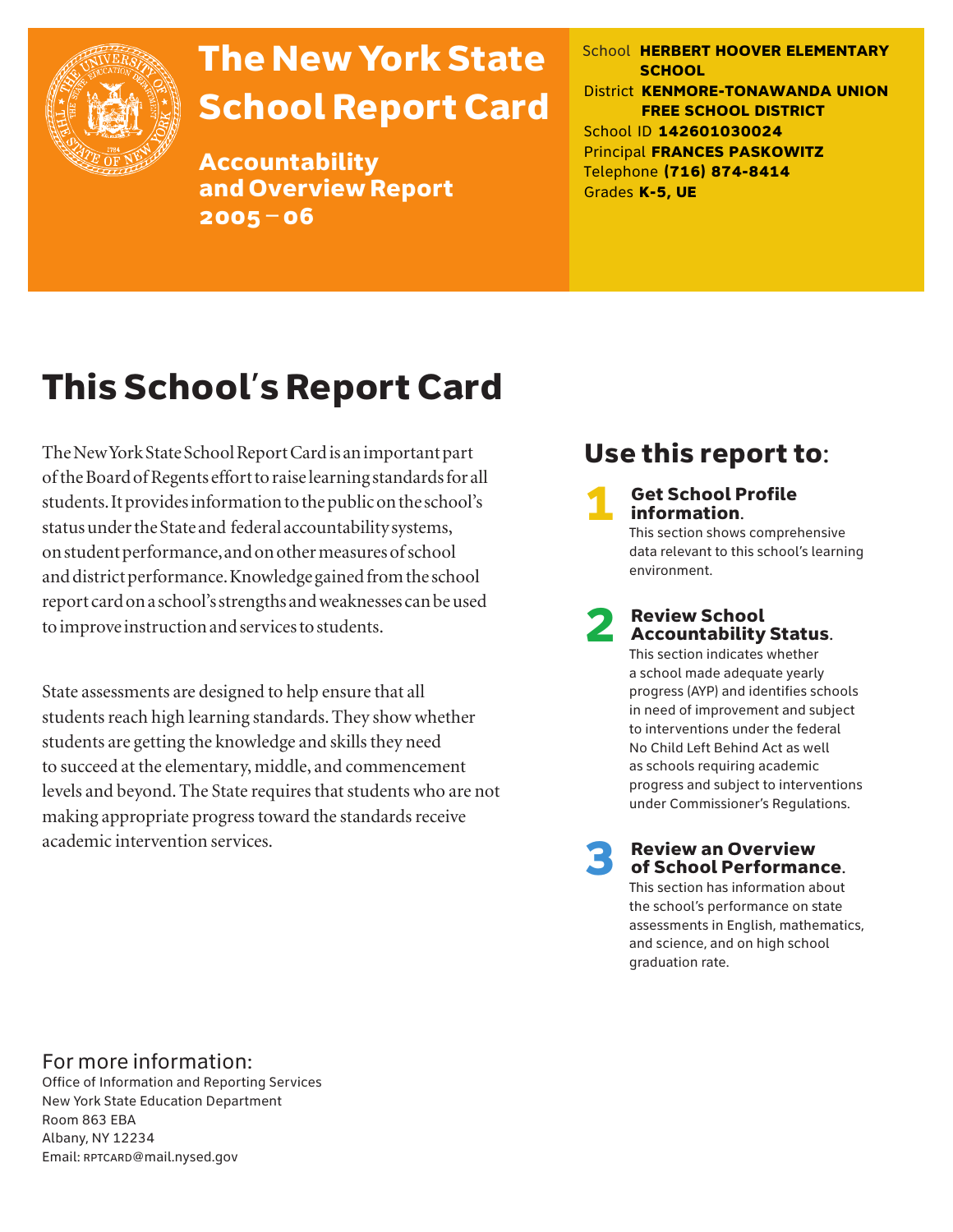## School Profile

This section shows comprehensive data relevant to this school's learning environment, including information about enrollment, average class size, and teacher qualifications.

### Enrollment

|                            | $2003 - 04$ | $2004 - 05$ | 2005-06     |
|----------------------------|-------------|-------------|-------------|
| Pre-K                      | 0           | $\Omega$    | 0           |
| Kindergarten               | 115         | 103         | 101         |
| Grade 1                    | 87          | 99          | 101         |
| Grade 2                    | 95          | 87          | 100         |
| Grade 3                    | 90          | 93          | 92          |
| Grade 4                    | 101         | 81          | 90          |
| Grade 5                    | 113         | 108         | 81          |
| Grade 6                    | 0           | 0           | 0           |
| <b>Ungraded Elementary</b> | 0           | 6           | 15          |
| Grade 7                    | 0           | $\mathbf 0$ | 0           |
| Grade 8                    | 0           | 0           | 0           |
| Grade 9                    | 0           | 0           | 0           |
| Grade 10                   | 0           | 0           | 0           |
| Grade 11                   | 0           | $\mathbf 0$ | 0           |
| Grade 12                   | 0           | $\mathbf 0$ | $\mathbf 0$ |
| <b>Ungraded Secondary</b>  | 0           | 0           | 0           |
| Total K-12                 | 601         | 577         | 580         |

### Enrollment Information

*Enrollment* counts are as of Basic Educational Data System (BEDS) day, which is typically the first Wednesday of October of the school year. Students who attend BOCES programs on a part-time basis are included in a school's enrollment. Students who attend BOCES on a full-time basis or who are placed full time by the district in an out-of-district placement are not included in a school's enrollment. Students classified by schools as "pre-first" are included in first grade counts.

### Average Class Size

|                      | $2003 - 04$ | $2004 - 05$ | $2005 - 06$ |
|----------------------|-------------|-------------|-------------|
| <b>Common Branch</b> | 20          | 20          | 21          |
| Grade 8              |             |             |             |
| English              |             |             |             |
| <b>Mathematics</b>   |             |             |             |
| Science              |             |             |             |
| Social Studies       |             |             |             |
| Grade 10             |             |             |             |
| English              |             |             |             |
| <b>Mathematics</b>   |             |             |             |
| Science              |             |             |             |
| Social Studies       |             |             |             |

### Average Class Size Information

*Average Class Size* is the total registration in specified classes divided by the number of those classes with registration. *Common Branch* refers to self-contained classes in Grades 1–6.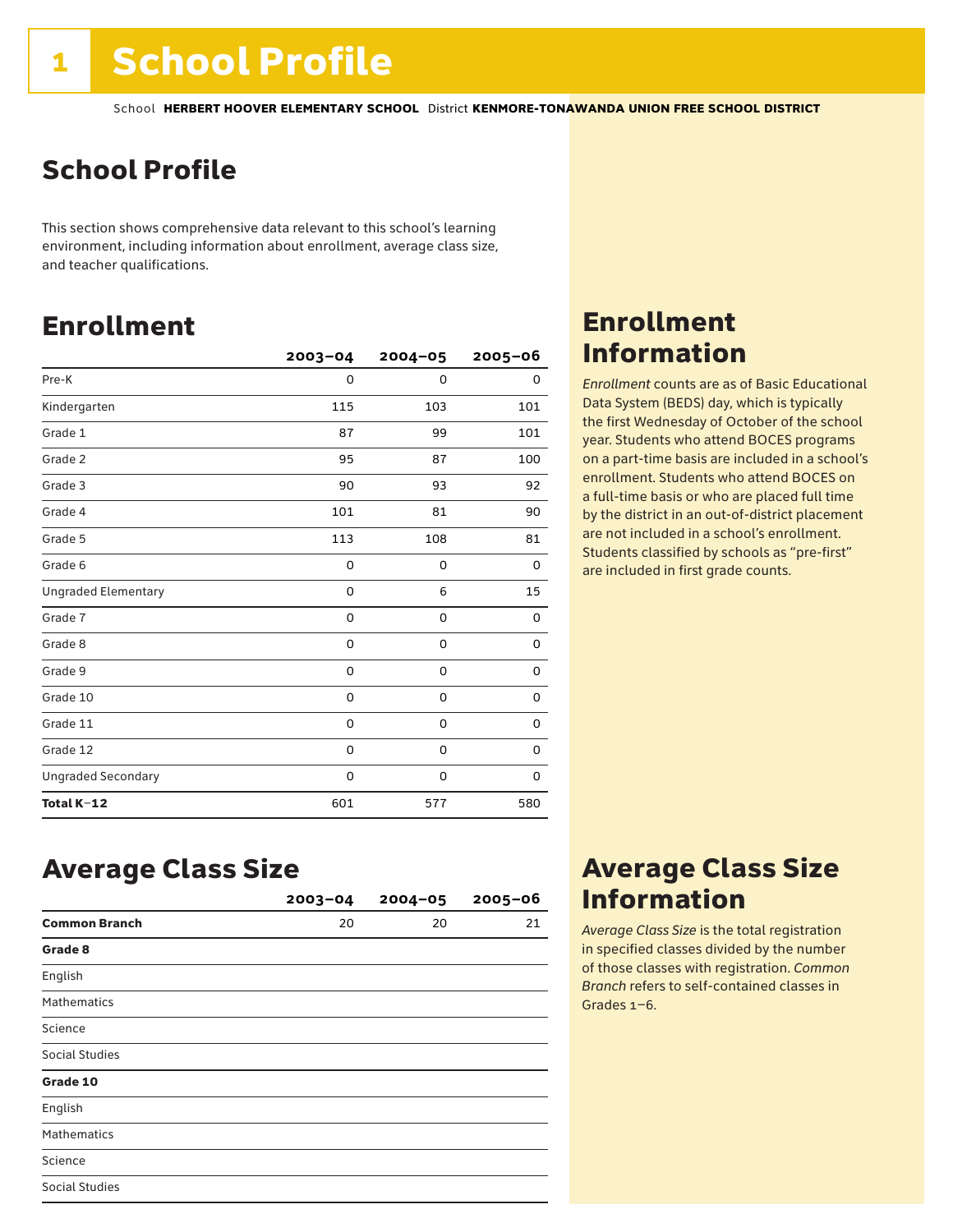### Demographic Factors

|                                                    | $2003 - 04$ |      | $2004 - 05$    |      | 2005–06 |     |
|----------------------------------------------------|-------------|------|----------------|------|---------|-----|
|                                                    | #           | $\%$ | #              | $\%$ | #       | %   |
| Eligible for Free Lunch                            | 69          | 11%  | 102            | 18%  | 94      | 16% |
| Reduced-Price Lunch                                | 62          | 10%  | 89             | 15%  | 68      | 12% |
| Student Stability*                                 |             | 96%  |                | 100% |         | 91% |
| Limited English Proficient                         | 3           | 0%   | 3              | 1%   | 3       | 1%  |
| <b>Racial/Ethnic Origin</b>                        |             |      |                |      |         |     |
| American Indian or Alaska Native                   | 1           | 0%   | 3              | 1%   | 4       | 1%  |
| <b>Black or African American</b>                   | 11          | 2%   | 18             | 3%   | 16      | 3%  |
| Hispanic or Latino                                 | 6           | 1%   | 16             | 3%   | 7       | 1%  |
| Asian or Native<br>Hawaiian/Other Pacific Islander | 7           | 1%   | $\overline{2}$ | 0%   | 4       | 1%  |
| White                                              | 576         | 96%  | 538            | 93%  | 549     | 95% |

 \* Not available at the district level.

### Attendance and Suspensions

|                            |   | $2002 - 03$   |   | $2003 - 04$   |   | $2004 - 05$ |  |
|----------------------------|---|---------------|---|---------------|---|-------------|--|
|                            | # | $\frac{0}{6}$ | # | $\frac{0}{0}$ | # | %           |  |
| Annual Attendance Rate     |   | 96%           |   | 96%           |   | 96%         |  |
| <b>Student Suspensions</b> | 0 | N/A           |   | 0%            |   | 0%          |  |

### Demographic Factors Information

*Eligible for Free Lunch* and *Reduced*-*Price Lunch* percentages are determined by dividing the number of approved lunch applicants by the Basic Educational Data System (BEDS) enrollment in full-day Kindergarten through Grade 12. *Eligible for Free Lunch* and *Limited English Proficient* counts are used to determine *Similar Schools* groupings within a *Need*/*Resource Capacity* category. *Student Stability* is the percentage of students in the highest grade in a school who were also enrolled in that school at any time during the previous school year. (For example, if School A, which serves Grades 6–8, has 100 students enrolled in Grade 8 this year, and 92 of those 100 students were also enrolled in School A last year, the stability rate for the school is 92 percent.)

### Attendance and Suspensions Information

*Annual Attendance Rate* is determined by dividing the school's total actual attendance by the total possible attendance for a school year. A school's actual attendance is the sum of the number of students in attendance on each day the school was open during the school year. Possible attendance is the sum of the number of enrolled students who should have been in attendance on each day the school was open during the school year. *Student Suspension* rate is determined by dividing the number of students who were suspended from school (not including in-school suspensions) for one full day or longer anytime during the school year by the Basic Educational Data System (BEDS) day enrollments for that school year. A student is counted only once, regardless of whether the student was suspended one or more times during the school year.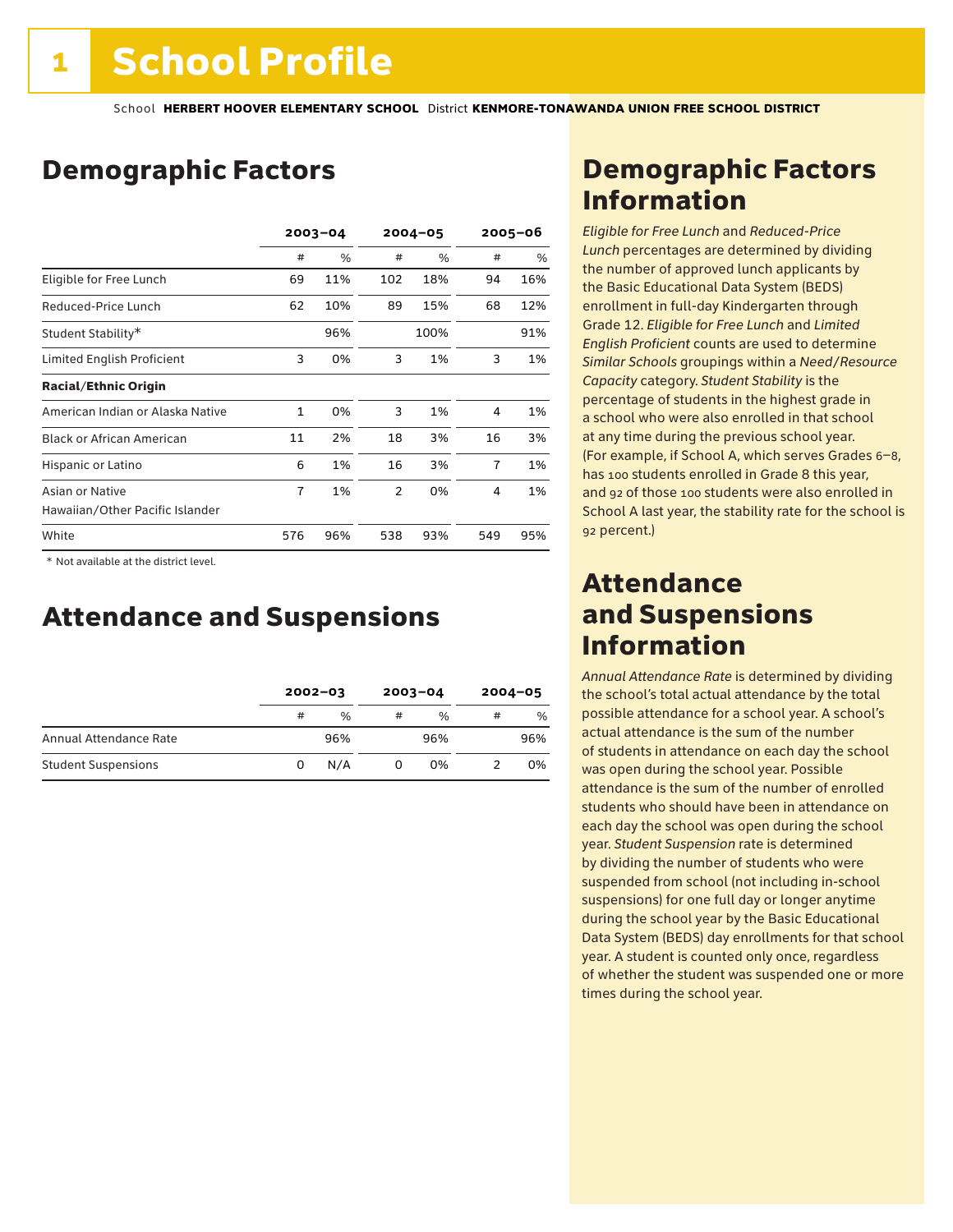### Teacher Qualifications

|                                                                                         | $2003 - 04$ | $2004 - 05$ | $2005 - 06$ |
|-----------------------------------------------------------------------------------------|-------------|-------------|-------------|
| <b>Core Classes Not Taught</b><br>by Highly Qualified Teachers                          |             |             |             |
| <b>Total Number of Core Classes</b>                                                     | 53          | 49          | 165         |
| Percent Not Taught by<br><b>Highly Qualified Teachers</b>                               | 0%          | 0%          | 0%          |
| <b>Teachers with</b><br><b>No Valid Teaching Certificate</b>                            |             |             |             |
| <b>Total Number of Teachers</b>                                                         | $\Omega$    | 0           | 0           |
| Percent with No Valid<br><b>Teaching Certificate</b>                                    | 0%          | 0%          | 0%          |
| <b>Individuals Teaching</b><br><b>Out of Certification</b>                              |             |             |             |
| Number of Teachers                                                                      | 0           | 0           | O           |
| Percentage of Total                                                                     | 0%          | 0%          | 0%          |
| <b>Percent of Teachers with</b><br><b>Master's Degree Plus 30 Hours</b><br>or Doctorate | 2%          | 3%          | 5%          |

### Staff Counts

|                                       | $2003 - 04$ | $2004 - 05$ | $2005 - 06$ |
|---------------------------------------|-------------|-------------|-------------|
| <b>Total Teachers</b>                 | 41          | 39          | 41          |
| <b>Total Other Professional Staff</b> |             |             |             |
| Total Paraprofessionals*              | N/A         | N/A         | N/A         |
| <b>Assistant Principals</b>           | 0           |             |             |
| Principals                            |             |             |             |

\* Not available at the school level.

### Teacher Qualifications Information

To be *Highly Qualified*, a teacher must have at least a Bachelor's degree, be certified to teach in the subject area, and show subject matter competency. The number of *Individuals Teaching Out of Certification* is the number doing so more than on an incidental basis; that is, teaching for five or fewer periods per week outside certification.

### Staff Counts Information

*Other Professionals* includes administrators, guidance counselors, school nurses, psychologists, and other professionals who devote more than half of their time to non-teaching duties. Teachers who are shared between buildings within a district are reported on the district report only.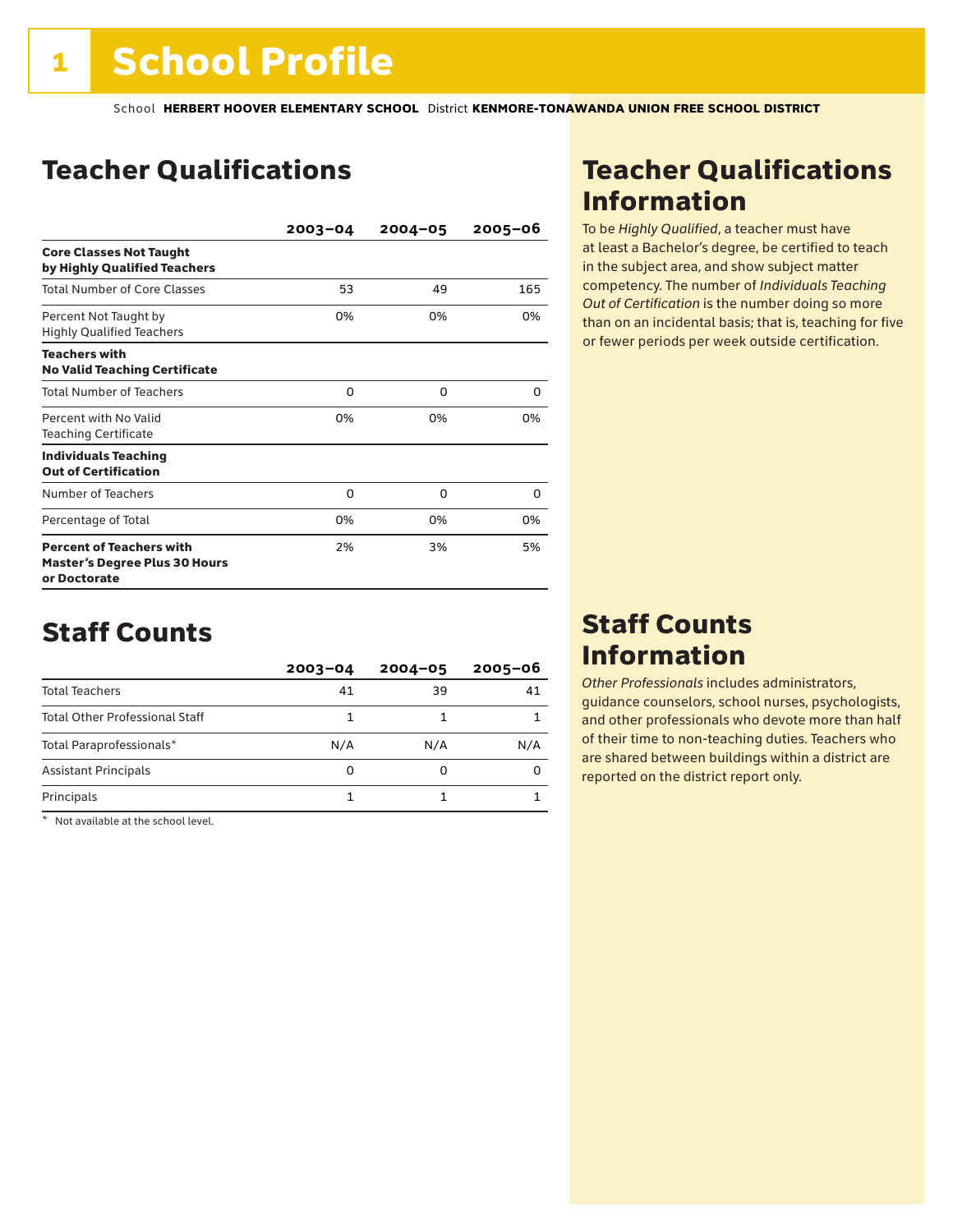## Understanding How Accountability Works in New York State

The federal No Child Left Behind (NCLB) Act requires that states develop and report on measures of student proficiency in 1) English language arts (ELA), in 2) mathematics, and on 3) a third indicator. In New York State in 2005–06, the third indicator is science at the elementary/middle level and graduation rate at the secondary level. Schools or districts that prove student proficiency on these measures are making Adequate Yearly Progress (AYP).



For more information about accountability in New York State, visit: www.emsc.nysed.gov/irts/accountability/home.shtml

### 1 English Language Arts (ELA)

To make AYP in ELA, every accountability group must make AYP. For a group to make AYP, it must meet the participation *and* the performance criteria.

#### A Participation Criterion

At the elementary/middle level, 95 percent of Grades 3–8 students enrolled during the test administration period in each group with 40 or more students must be tested on the New York State Testing Program (NYSTP) in ELA or, if appropriate, the New York State English as a Second Language Achievement Test (NYSESLAT), or the New York State Alternate Assessment (NYSAA) in ELA. At the secondary level, 95 percent of seniors in 2005–06 in each accountability group with 40 or more students must have taken an English examination that meets the students' graduation requirement.

#### B Performance Criterion

At the elementary/middle level, the Performance Index (PI) of each group with 30 or more continuously enrolled tested students must equal or exceed its Effective Annual Measurable Objective (AMO) or the group must make Safe Harbor. At the secondary level, the PI of each group in the 2002 cohort with 30 or more members must equal or exceed its Effective AMO or the group must make Safe Harbor. To make Safe Harbor, the PI of the group must equal or exceed its Safe Harbor Target and the group must meet the qualification for Safe Harbor.

#### 2 Mathematics

The same criteria for making AYP in ELA apply to mathematics. At the elementary/middle level, the measures used to determine AYP are the NYSTP and the NYSAA in mathematics. At the secondary level, the measures are mathematics examinations that meet the students' graduation requirement.

#### 3 Third Indicator

In addition to English language arts and mathematics, the school must also make AYP in a third area of achievement. This means meeting the criteria in science at the elementary/middle level and the criteria in graduation rate at the secondary level.

Elementary/Middle-Level Science: To make AYP, the All Students group must meet the participation criterion *and* the performance criterion.

#### A Participation Criterion

Eighty percent of students in Grades 4 and/or 8 enrolled during the test administration period in the All Students group, if it has 40 or more students, must be tested on an accountability measure. In Grade 4, the measures are the Grade 4 elementary-level science test and the Grade 4 NYSAA in science. In Grade 8 science, the measures are the Grade 8 middle-level science test, Regents science examinations, and the Grade 8 NYSAA in science.

#### B Performance Criterion

The PI of the All Students group must equal or exceed the State Science Standard (100) or the Science Progress Target.

Qualifying for Safe Harbor in Elementary/Middle-Level ELA and Math: To qualify, the PI must equal or exceed the State Science Standard or the Science Progress Target in elementary/middle-level science for that group.

Secondary-Level Graduation Rate: For a school to make AYP in graduation rate, the percent of students in the 2001 graduation-rate cohort in the All Students group earning a high school diploma by August 31, 2005 must equal or exceed the Graduation-Rate Standard (55%) or the Graduation-Rate Progress Target.

Qualifying for Safe Harbor in Secondary-Level ELA and Math: To qualify, the percent of the 2001 graduation-rate cohort earning a local diploma by August 31, 2005 must equal or exceed the Graduation-Rate Standard (55%) or the Graduation-Rate Progress Target for that group.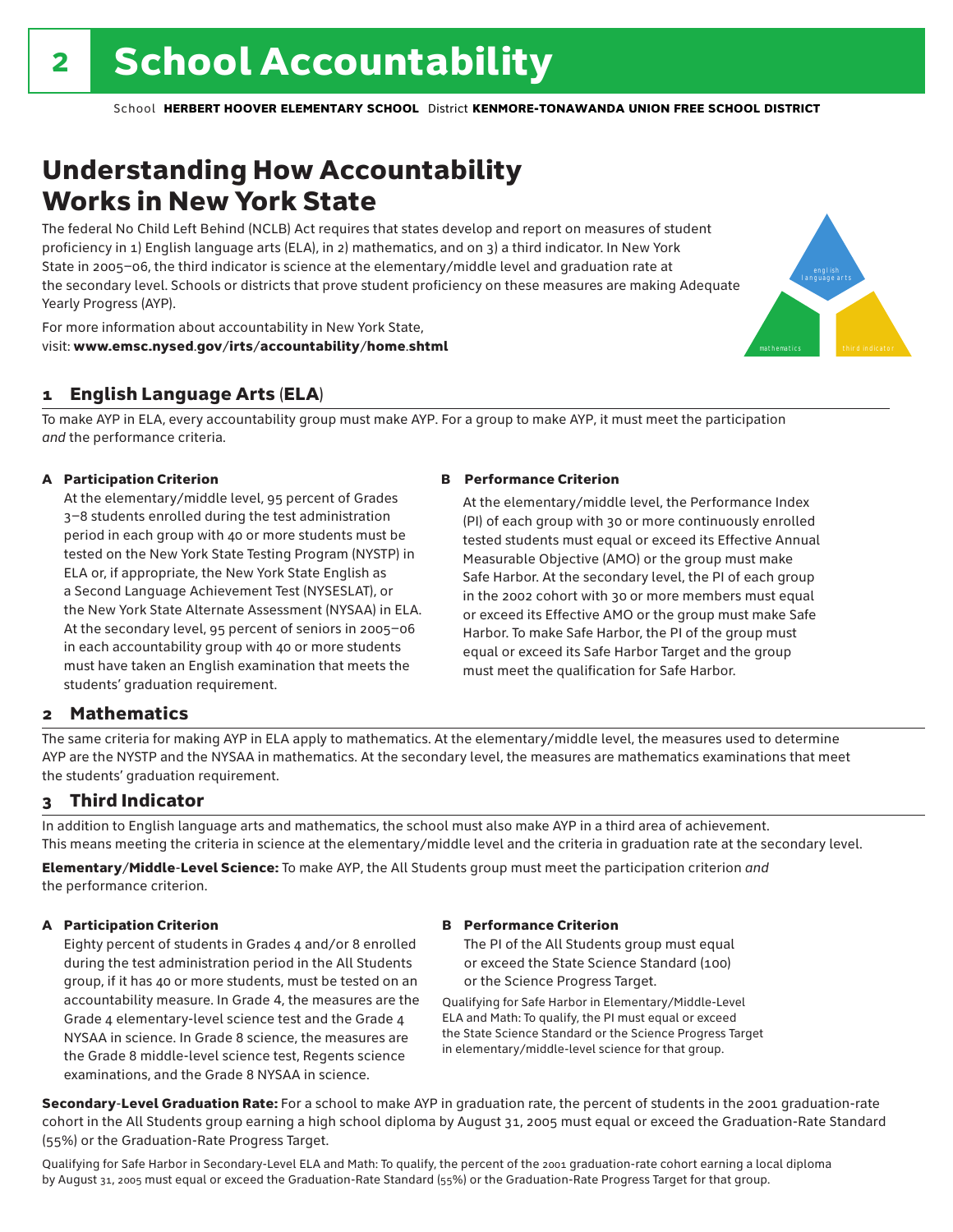## Useful Terms for Understanding Accountability

### Accountability Cohort

The 2002 school accountability cohort consists of all students who first entered Grade 9 anywhere in the 2002–03 school year, and all ungraded students with disabilities who reached their seventeenth birthday in the 2002–03 school year, who were enrolled on October 6, 2005 and did not transfer to a diploma granting program. Students who earned a high school equivalency diploma or enrolled in an approved high school equivalency preparation program by June 30, 2006, are not included in the 2002 school accountability cohort. The 2002 district accountability cohort consists of all students in each school accountability cohort plus students who transferred within the district after BEDS day plus students who were placed outside the district by the Committee on Special Education or district administrators and who met the other requirements for cohort membership. Cohort is defined in Section 100.2 (p) (16) of the Commissioner's Regulations.

#### Adequate Yearly Progress (AYP)

Adequate Yearly Progress (AYP) indicates satisfactory progress by a district or a school toward the goal of proficiency for all students.

#### Annual Measurable Objective (AMO)

The Annual Measurable Objective (AMO) is the Performance Index (PI) value that signifies that an accountability group is making satisfactory progress toward the goal that 100 percent of students will be proficient in the State's learning standards for English language arts and mathematics by 2013–14. The secondary-level AMO will be increased as specified in  $CR100.2(p)(14)$  and will reach 200 in 2013-14. (See Effective AMO for further information.)

#### Continuously Enrolled Students

At the elementary/middle level, continuously enrolled students are those enrolled in the school or district on BEDS day (usually the first Wednesday in October) of the school year until the test administration period. At the secondary level, all students who meet the criteria for inclusion in the accountability cohort are considered to be continuously enrolled.

#### Effective Annual Measurable Objective (Effective AMO)

The Effective Annual Measurable Objective (Effective AMO) is the Performance Index (PI) value that each accountability group within a school or district is expected to achieve to make Adequate Yearly Progress (AYP). The Effective AMO is the lowest PI that an accountability group of a given size can achieve in a subject for the group's PI not to be considered significantly different from the AMO for that subject. If an accountability group's PI equals or exceeds the Effective AMO, it is considered to have made AYP. A more complete definition of Effective AMO and a table showing the PI values that each group size must equal or exceed to make AYP are available at www.emsc.nysed.gov/irts.

### Performance Index (PI)

A Performance Index is a value from 0 to 200 that is assigned to an accountability group, indicating how that group performed on a required State test (or approved alternative) in English language arts, mathematics, or science. Student scores on the tests are converted to four performance levels, from Level 1 (indicating no proficiency) to Level 4 (indicating advanced proficiency). At the elementary/middle level, the PI is calculated using the following equation:

100 × [(Count of Continuously Enrolled Tested Students Performing at Levels 2, 3, and 4 + the Count at Levels 3 and  $4$ ) ÷ Count of All Continuously Enrolled Tested Students]

At the secondary level, the PI is calculated using the following equation:

100 × [(Count of Cohort Members Performing at Levels 2, 3, and  $4 +$  the Count at Levels 3 and  $4$ ) ÷ Count of All Cohort Members]

A list of tests used to measure student performance for accountability is available at www.emsc.nysed.gov/irts.

#### Progress Target

For accountability groups below the State Standard in science or graduation rate, the Progress Target is an alternate method for making Adequate Yearly Progress (AYP) or qualifying for Safe Harbor in English language arts and mathematics based on improvement over the previous year's performance.

#### Safe Harbor

Safe Harbor provides an alternate means to demonstrate Adequate Yearly Progress (AYP) for accountability groups that do not achieve their Effective Annual Measurable Objectives (AMOs) in English or mathematics.

#### Safe Harbor Targets

The original 2005–06 safe harbor targets were calculated using the following equation:

2005–06 PI + (200 – the 2005–06 PI) × 0.10

The resulting targets were adjusted so that their proportion of the 2005–06 AMO was the same as the original target's proportion of the 2004–05 AMO.

#### Science Progress Target

The elementary/middle-level 2005–06 Science Progress Target is calculated by adding one point to the 2004–05 PI. The 2006–07 Science Progress Target is calculated by adding one point to the 2005–06 PI. The 2006–07 target is provided for groups whose PI was below the State Science Standard in 2005–06.

#### Science Standard

The criterion value that represents a minimally satisfactory performance in science. In 2005–06, the State Science Standard at the elementary/middle level is a Performance Index (PI) of 100. The Commissioner may raise the State Science Standard at his discretion in future years.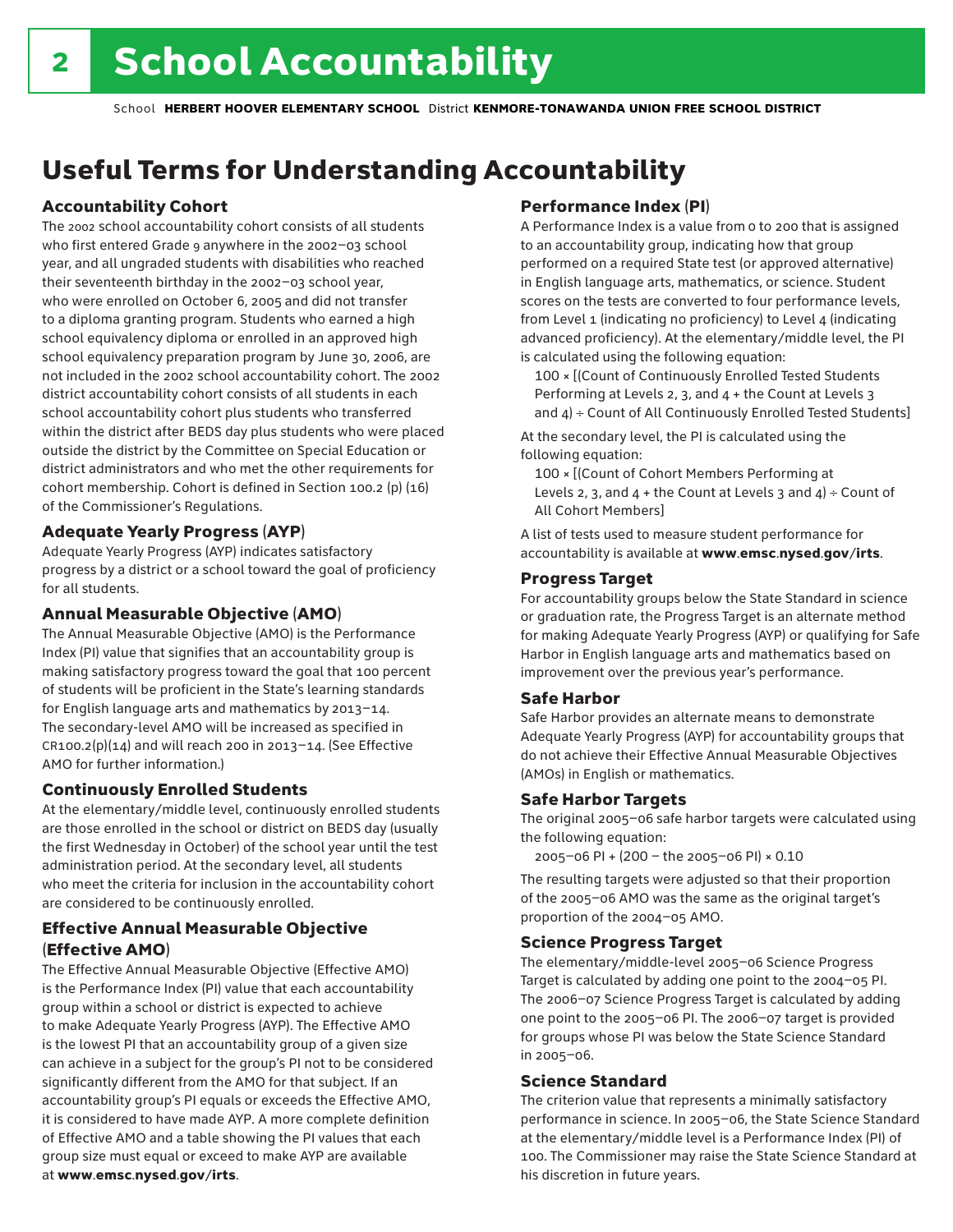## Understanding Your School Accountability Status

The list below defines the school status categories applied to each accountability measure under New York State's accountability system, which is divided into a Federal Title I component and a State component. Accountability measures for schools at the elementary/middle level are English language arts (ELA), mathematics, and science; at the secondary level, they are ELA, mathematics, and graduation rate. A school may be assigned a different status for different accountability measures. The overall status of a school is the status assigned to the school for the accountability measure with the most advanced designation in the hierarchy. If the school receives Title I funds, it is the most advanced designation in the Title I hierarchy, unless the school is in good standing under Title I but identified as SRAP under the State hierarchy. A school that does not receive Title I funding in a school year does not have a federal status in that year; however, all schools receive a state status even if they do not receive Title I funding. Schools in improvement status under Title I must provide school choice for their students; those in need of improvement in year 2 and beyond must also provide Supplemental Education Services to eligible students. Other consequences for schools not in good standing can be found at: www.emsc.nysed.gov/irts/school-accountability/about.shtml.

| <b>Federal Title I Status</b>                                                                                                                                                                                                                                                                                        | <b>New York State Status</b>                                                                                                                                                                                                                                                      |
|----------------------------------------------------------------------------------------------------------------------------------------------------------------------------------------------------------------------------------------------------------------------------------------------------------------------|-----------------------------------------------------------------------------------------------------------------------------------------------------------------------------------------------------------------------------------------------------------------------------------|
| (Applies to all New York State schools receiving Title I funds)                                                                                                                                                                                                                                                      | (Applies to all New York State public schools)                                                                                                                                                                                                                                    |
| ◆ School in Good Standing<br>Planning for Restructuring, Restructuring, Requiring Academic Progress, or as a School Under Registration Review.                                                                                                                                                                       | A school is considered to be in good standing if it has not been identified as a School in Need of Improvement, in Corrective Action,                                                                                                                                             |
| <b>School in Need of Improvement (Year 1)</b><br>A school that has not made AYP on the same accountability<br>measure for two consecutive years while receiving<br>Title I funds is considered a School in Need of Improvement<br>(Year 1) for the following year.                                                   | <b>School Requiring Academic Progress (Year 1)</b><br>A school that has not made AYP on the same accountability<br>measure for two consecutive years is considered a School<br>Requiring Academic Progress (Year 1) for the following year.                                       |
| <b>School in Need of Improvement (Year 2)</b><br>∧<br>A School in Need of Improvement (Year 1) that does not<br>make AYP on the accountability measure for which it was<br>identified is considered a School in Need of Improvement<br>(Year 2) for the following year, if it continues to receive<br>Title I funds. | <b>School Requiring Academic Progress (Year 2)</b><br>A School Requiring Academic Progress (Year 1) that does not<br>make AYP on the accountability measure for which it was identified<br>is considered a School Requiring Academic Progress (Year 2) for<br>the following year. |
| <b>School in Corrective Action</b>                                                                                                                                                                                                                                                                                   | <b>School Requiring Academic Progress (Year 3)</b>                                                                                                                                                                                                                                |
| A School in Need of Improvement (Year 2) that does not                                                                                                                                                                                                                                                               | A School Requiring Academic Progress (Year 2) that does not                                                                                                                                                                                                                       |
| make AYP on the accountability measure for which it was                                                                                                                                                                                                                                                              | make AYP on the accountability measure for which it was identified                                                                                                                                                                                                                |
| identified is considered a School in Corrective Action for the                                                                                                                                                                                                                                                       | is considered a School Requiring Academic Progress (Year 3) for                                                                                                                                                                                                                   |
| following year, if it continues to receive Title I funds.                                                                                                                                                                                                                                                            | the following year.                                                                                                                                                                                                                                                               |
| <b>School Planning for Restructuring</b>                                                                                                                                                                                                                                                                             | <b>School Requiring Academic Progress (Year 4)</b>                                                                                                                                                                                                                                |
| A School in Corrective Action that does not make AYP                                                                                                                                                                                                                                                                 | A School Requiring Academic Progress (Year 3) that does not                                                                                                                                                                                                                       |
| on the accountability measure for which it was identified                                                                                                                                                                                                                                                            | make AYP on the accountability measure for which it was identified                                                                                                                                                                                                                |
| is considered a School Planning for Restructuring for                                                                                                                                                                                                                                                                | is considered a School Requiring Academic Progress (Year 4) for                                                                                                                                                                                                                   |
| the following year, if it continues to receive Title I funds.                                                                                                                                                                                                                                                        | the following year.                                                                                                                                                                                                                                                               |
| School Restructuring (Year 1)                                                                                                                                                                                                                                                                                        | <b>School Requiring Academic Progress (Year 5 and above)</b>                                                                                                                                                                                                                      |
| A School Planning for Restructuring that does not make                                                                                                                                                                                                                                                               | A School Requiring Academic Progress (Year 4 and above) that                                                                                                                                                                                                                      |
| AYP on the accountability measure for which it was identified                                                                                                                                                                                                                                                        | does not make AYP on the accountability measure for which it was                                                                                                                                                                                                                  |
| is considered a School Restructuring (Year 1) for the                                                                                                                                                                                                                                                                | identified is considered a School Requiring Academic Progress                                                                                                                                                                                                                     |
| following year, if it continues to receive Title I funds.                                                                                                                                                                                                                                                            | (Year 5 and above) for the following year.                                                                                                                                                                                                                                        |
| School Restructuring (Year 2)<br>A School Restructuring (Year 1) that does not make AYP on<br>the accountability measure for which it was identified is                                                                                                                                                              |                                                                                                                                                                                                                                                                                   |

the accountability measure for which it was identified is considered a School Restructuring (Year 2) for the following year, if it continues to receive Title I funds.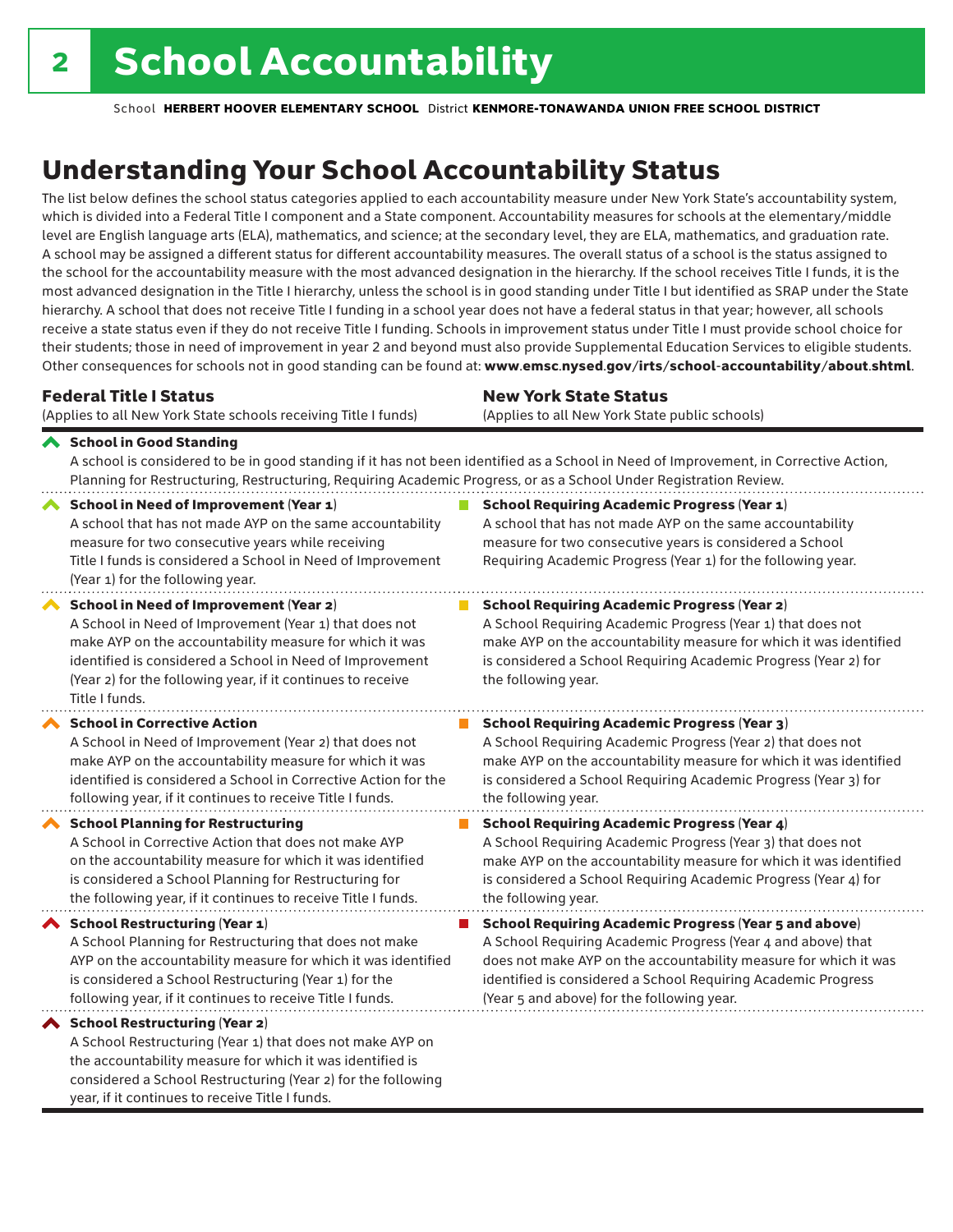# 2 School Accountability

School **HERBERT HOOVER ELEMENTARY SCHOOL** District **KENMORE-TONAWANDA UNION FREE SCHOOL DISTRICT**

### Summary

| <b>Overall Accountability</b><br>Status (2006-07) | <b>Good Standing</b> |                                                         |                        |  |  |  |
|---------------------------------------------------|----------------------|---------------------------------------------------------|------------------------|--|--|--|
|                                                   |                      | <b>Elementary/Middle Level</b>                          | <b>Secondary Level</b> |  |  |  |
|                                                   | ELA                  | Good Standing                                           | ELA                    |  |  |  |
|                                                   | Math                 | Good Standing                                           | Math                   |  |  |  |
|                                                   |                      | Science Good Standing                                   | <b>Graduation Rate</b> |  |  |  |
| <b>Title I Part A Funding</b>                     |                      | <b>Years the School Received Title I Part A Funding</b> |                        |  |  |  |

| <u>19819 1119 Senoot Needle Galling III with a fall wilding</u> |           |             |  |  |  |
|-----------------------------------------------------------------|-----------|-------------|--|--|--|
| 2004-05                                                         | 2005–06   | $2006 - 07$ |  |  |  |
| N <sub>O</sub>                                                  | <b>NO</b> | NO.         |  |  |  |
|                                                                 |           |             |  |  |  |

#### On which accountability measures did this school make Adequate Yearly Progress (AYP) and which groups made AYP on each measure?

|                                                     | <b>Elementary/Middle Level</b> |               |               | <b>Secondary Level</b>   |             |                        |
|-----------------------------------------------------|--------------------------------|---------------|---------------|--------------------------|-------------|------------------------|
| <b>Student Groups</b>                               | English<br>Language Arts       | Mathematics   | Science       | English<br>Language Arts | Mathematics | <b>Graduation Rate</b> |
| <b>All Students</b>                                 | v                              |               | V             |                          |             |                        |
| <b>Ethnicity</b>                                    |                                |               |               |                          |             |                        |
| American Indian or Alaska Native                    |                                |               |               |                          |             |                        |
| <b>Black or African American</b>                    |                                |               |               |                          |             |                        |
| Hispanic or Latino                                  |                                |               |               |                          |             |                        |
| Asian or Native Hawaiian/Other Pacific<br>Islander  |                                |               |               |                          |             |                        |
| White                                               | V                              | V             |               |                          |             |                        |
| <b>Other Groups</b>                                 |                                |               |               |                          |             |                        |
| <b>Students with Disabilities</b>                   |                                | ✔             |               |                          |             |                        |
| Limited English Proficient                          |                                |               |               |                          |             |                        |
| <b>Economically Disadvantaged</b>                   | V                              | V             |               |                          |             |                        |
| <b>Student groups making</b><br>AYP in each subject | $\vee$ 3 of 3                  | $\vee$ 4 of 4 | $\vee$ 1 of 1 |                          |             |                        |

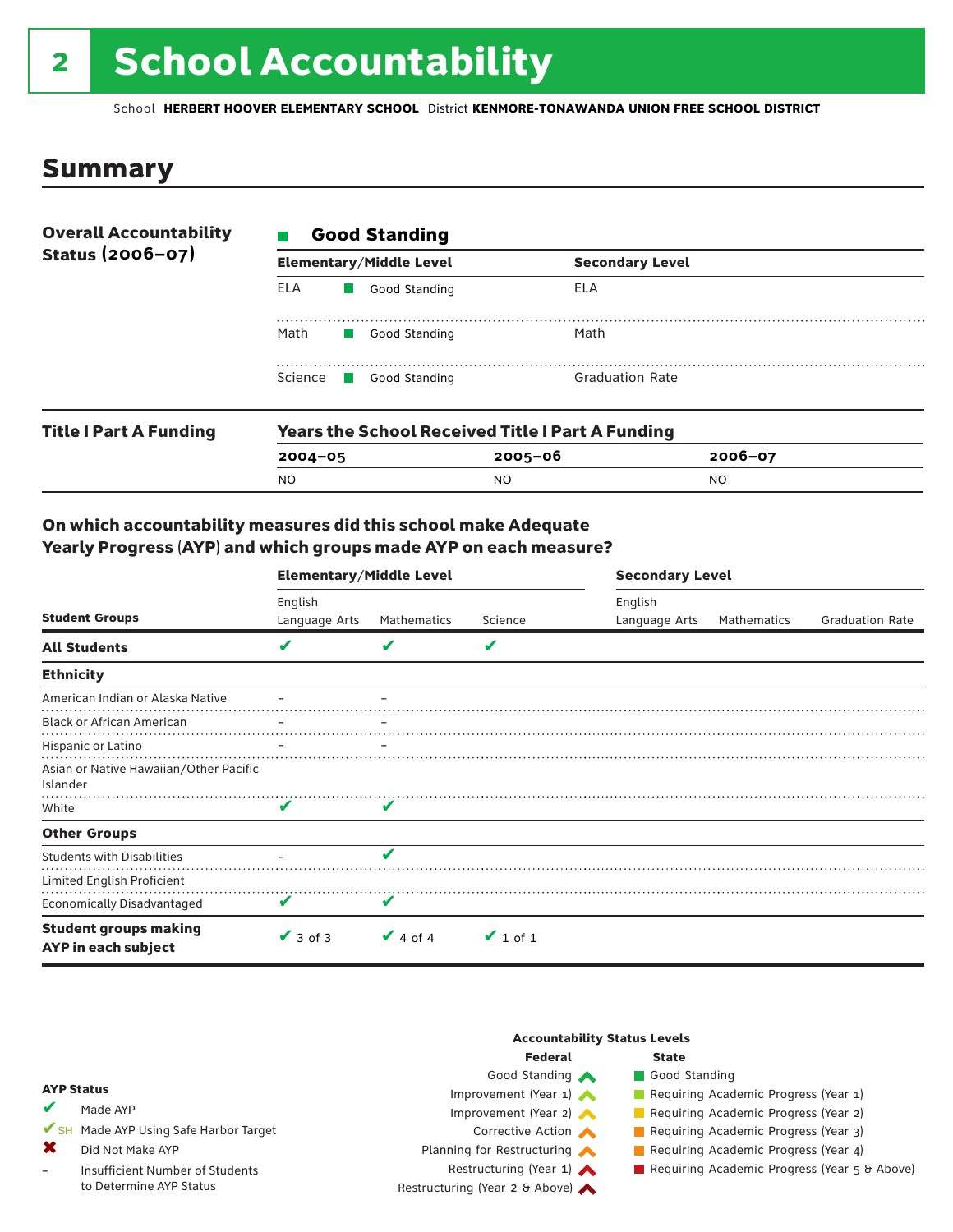## **Elementary/Middle-Level English Language Arts**

| <b>Accountability Status</b><br>for This Subject<br>$(2006 - 07)$ |        | Good Standing                                          |
|-------------------------------------------------------------------|--------|--------------------------------------------------------|
| <b>Accountability Measures</b>                                    | 3 of 3 | Student groups making AYP in English Language Arts     |
|                                                                   |        | Made AYP                                               |
| <b>Prospective Status</b>                                         |        | This school will be in good standing in 2007-08. [101] |

#### How did students in each accountability group perform on **elementary/middle-level English Language Arts accountability measures?**

|                                                          | <b>AYP</b>                 | Participation <sup>2</sup> |               | Test Performance <sup>3</sup> |             | <b>Performance Objectives</b> |                    |         |
|----------------------------------------------------------|----------------------------|----------------------------|---------------|-------------------------------|-------------|-------------------------------|--------------------|---------|
| <b>Student Group</b>                                     |                            | Met                        | Percentage    | Met                           | Performance | Effective                     | Safe Harbor Target |         |
| (Total: Continuous Enrollment) <sup>1</sup>              | Status                     | Criterion                  | <b>Tested</b> | Criterion                     | Index       | AMO                           | $2005 - 06$        | 2006-07 |
| <b>All Students (272:258)</b>                            | V                          | V                          | 98%           | V                             | 177         | 115                           |                    |         |
| <b>Ethnicity</b>                                         |                            |                            |               |                               |             |                               |                    |         |
| American Indian or Alaska Native<br>(3:2)                |                            |                            |               |                               |             |                               |                    |         |
| <b>Black or African American</b><br>(8:7)                |                            |                            |               |                               |             |                               |                    |         |
| Hispanic or Latino (3:3)                                 |                            |                            |               |                               |             |                               |                    |         |
| Asian or Native Hawaiian/Other Pacific<br>Islander (0:0) |                            |                            |               |                               |             |                               |                    |         |
| White (258:246)                                          | $\boldsymbol{\mathcal{U}}$ | $\mathbf v$                | 98%           | V                             | 178         | 115                           |                    |         |
| <b>Other Groups</b>                                      |                            |                            |               |                               |             |                               |                    |         |
| Students with Disabilities <sup>4</sup><br>(34:29)       |                            |                            |               |                               |             |                               |                    |         |
| Limited English Proficient<br>(0:0)<br>.                 |                            |                            |               |                               |             |                               |                    |         |
| Economically Disadvantaged<br>(85:75)                    | V                          | V                          | 99%           | V                             | 171         | 111                           |                    |         |
| <b>Final AYP Determination</b>                           | $\sqrt{3}$ of 3            |                            |               |                               |             |                               |                    |         |
|                                                          |                            | <b>NATEC</b>               |               |                               |             |                               |                    |         |

#### **NOTES**

✔

✖ –

- AYP Status Made AYP ✔SH Made AYP Using Safe Harbor Target Did Not Make AYP Insufficient Number of Students to Determine AYP Status <sup>1</sup> These data show the count of students enrolled during the test administration period (used for Participation) followed by the count of continuously enrolled tested students (used for Performance). For accountability calculations, students who were excused from testing for medical reasons are not included in the enrollment count.<br><sup>2</sup> Groups with fewer than 40 students enrolled during the test administration period are not required to meet the participation criterion. If the participation rate of a group fell below 95 percent in 2005–06, the enrollment shown is the sum of 2004–05 and 2005–06 enrollments and the percent tested is the weighted average<br>of the participation rates over those two years. of the participation rates over those two years. <sup>3</sup> For schools with fewer than 30 continuously enrolled tested students in the All Students group in 2005–06, data for 2004–05 and 2005–06 were combined to determine counts and PIs. For schools with 30 or more continuously enrolled students in the All Students group in 2005–06, student groups with fewer than 30 continuously enrolled tested students are not required to meet the performance criterion.<br>If the school failed to make AYP solely because of the performance of students with disabilities, met the 95% participation requirement for this group, and would meet or exceed the AMO for this subject if 34 points were added to the PI, then the school is considered to have made AYP for students with disabilities.
	- ‡ This student group did not make AYP in science; therefore, it did not qualify for Safe Harbor.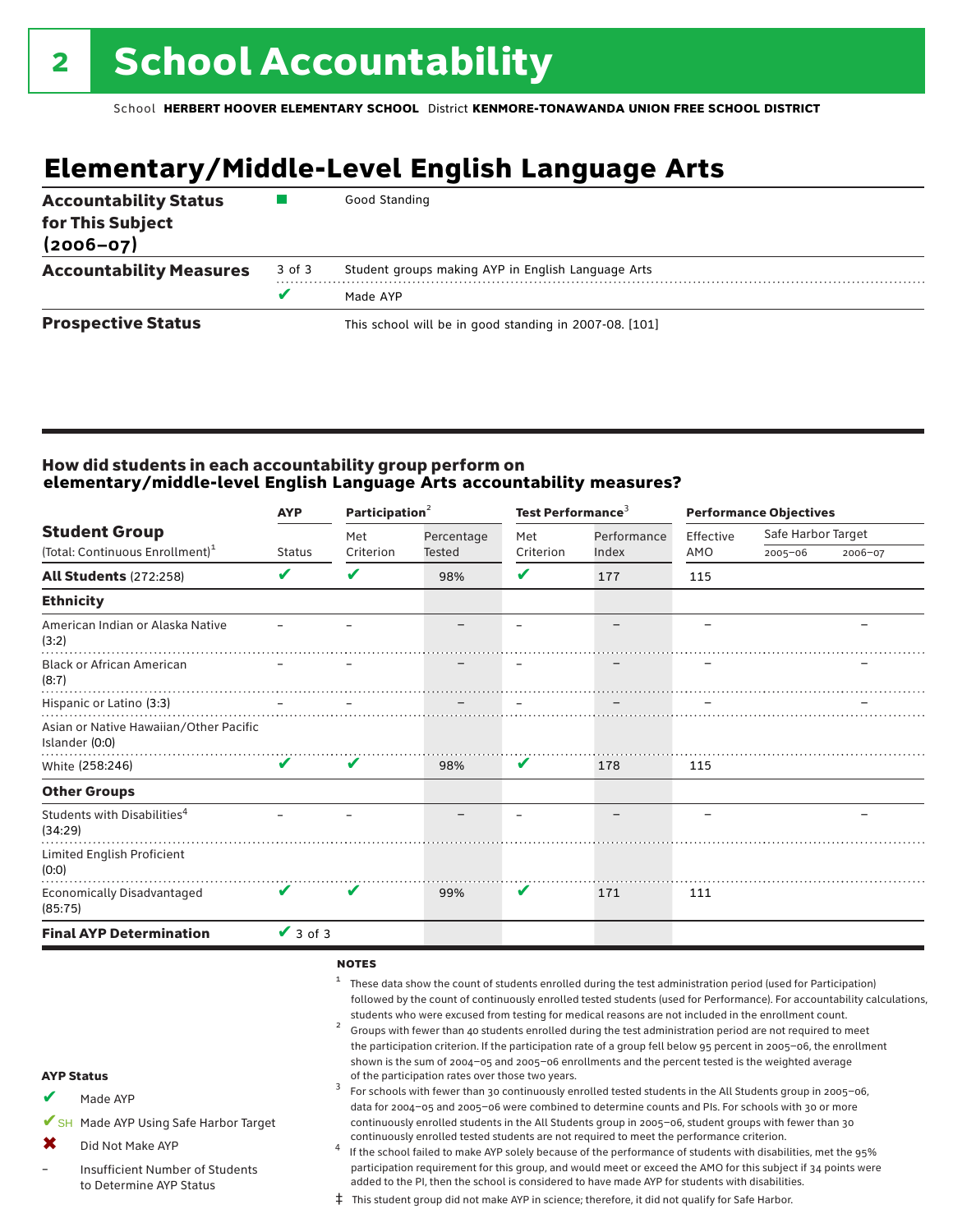## **Elementary/Middle-Level Mathematics**

| <b>Accountability Status</b><br>for This Subject<br>$(2006 - 07)$ |        | Good Standing                                          |
|-------------------------------------------------------------------|--------|--------------------------------------------------------|
| <b>Accountability Measures</b>                                    | 4 of 4 | Student groups making AYP in Mathematics               |
|                                                                   |        | Made AYP                                               |
| <b>Prospective Status</b>                                         |        | This school will be in good standing in 2007-08. [101] |

#### How did students in each accountability group perform on **elementary/middle-level Mathematics accountability measures?**

| <b>AYP</b>                 |        |            |                             |             | <b>Performance Objectives</b>          |     |                                   |
|----------------------------|--------|------------|-----------------------------|-------------|----------------------------------------|-----|-----------------------------------|
|                            | Met    | Percentage | Met                         | Performance | Effective                              |     |                                   |
|                            |        |            |                             |             |                                        |     | 2006-07                           |
| V                          | V      | 100%       | V                           | 182         | 79                                     |     |                                   |
|                            |        |            |                             |             |                                        |     |                                   |
|                            |        |            |                             |             |                                        |     |                                   |
|                            |        |            |                             |             |                                        |     |                                   |
|                            |        |            |                             |             |                                        |     |                                   |
|                            |        |            |                             |             |                                        |     |                                   |
| V                          | V      | 100%       | V                           | 184         | 79                                     |     |                                   |
|                            |        |            |                             |             |                                        |     |                                   |
| ✔                          |        |            | ✔                           | 168         | 69                                     |     |                                   |
|                            |        |            |                             |             |                                        |     |                                   |
| $\boldsymbol{\mathcal{U}}$ | ✔      | 100%       | V                           | 184         | 75                                     |     |                                   |
| $\vee$ 4 of 4              |        |            |                             |             |                                        |     |                                   |
|                            | Status | Criterion  | Participation $2$<br>Tested | Criterion   | Test Performance <sup>3</sup><br>Index | AMO | Safe Harbor Target<br>$2005 - 06$ |

#### notes

- <sup>1</sup> These data show the count of students enrolled during the test administration period (used for Participation) followed by the count of continuously enrolled tested students (used for Performance). For accountability calculations, students who were excused from testing for medical reasons are not included in the enrollment count.<br><sup>2</sup> Groups with fewer than 40 students enrolled during the test administration period are not required to meet
- the participation criterion. If the participation rate of a group fell below 95 percent in 2005–06, the enrollment shown is the sum of 2004–05 and 2005–06 enrollments and the percent tested is the weighted average<br>of the participation rates over those two years. of the participation rates over those two years. <sup>3</sup> For schools with fewer than 30 continuously enrolled tested students in the All Students group in 2005–06,
- AYP Status
- Made AYP ✔
- ✔SH Made AYP Using Safe Harbor Target
- Did Not Make AYP ✖
- Insufficient Number of Students to Determine AYP Status –
- continuously enrolled tested students are not required to meet the performance criterion.<br>If the school failed to make AYP solely because of the performance of students with disabilities, met the 95% participation requirement for this group, and would meet or exceed the AMO for this subject if 34 points were added to the PI, then the school is considered to have made AYP for students with disabilities.

data for 2004–05 and 2005–06 were combined to determine counts and PIs. For schools with 30 or more continuously enrolled students in the All Students group in 2005–06, student groups with fewer than 30

‡ This student group did not make AYP in science; therefore, it did not qualify for Safe Harbor.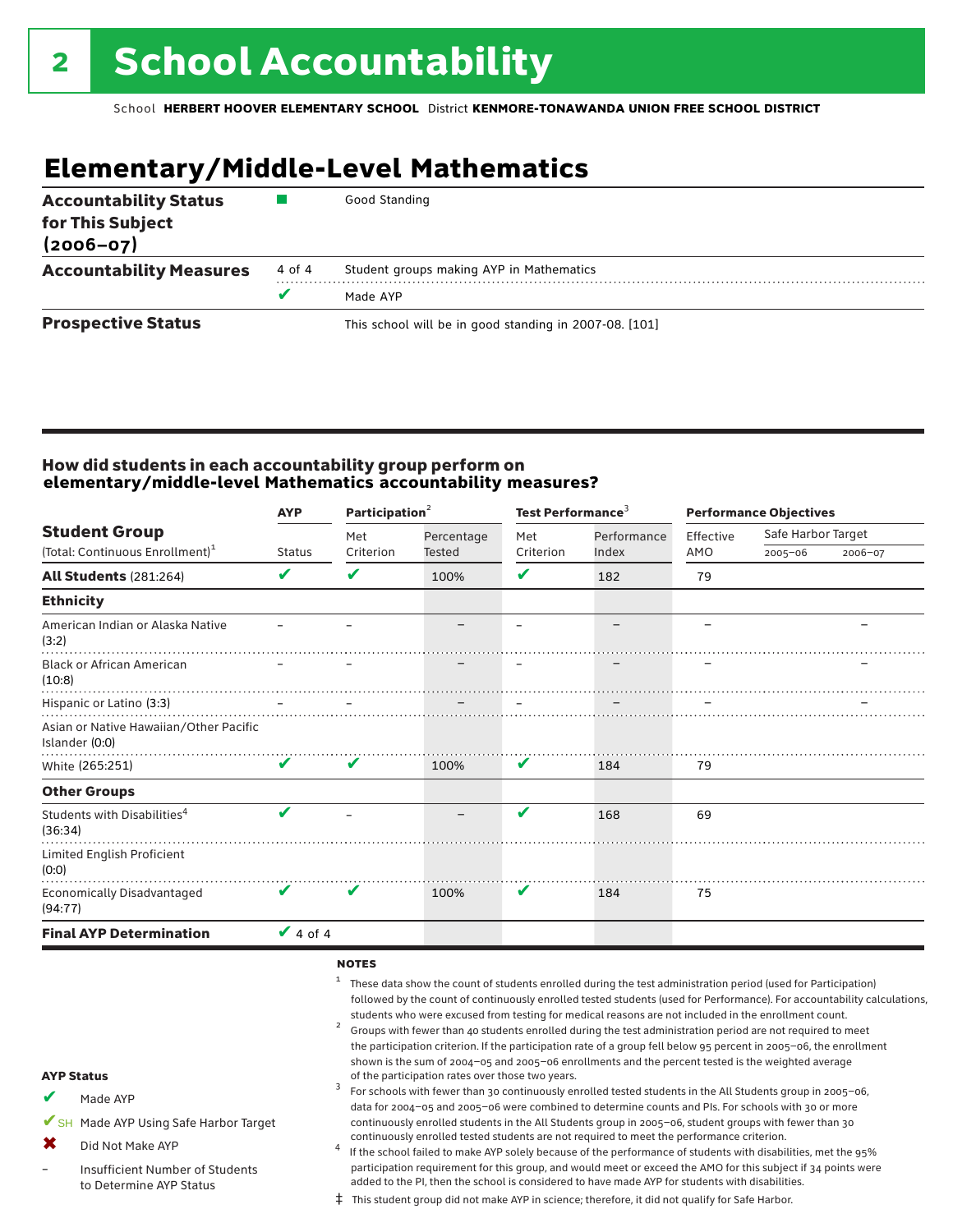## Elementary/Middle-Level Science

| <b>Accountability Status</b><br>for This Subject<br>$(2006 - 07)$ |        | Good Standing                                          |
|-------------------------------------------------------------------|--------|--------------------------------------------------------|
| <b>Accountability Measures</b>                                    | 1 of 1 | Student groups making AYP in Science                   |
|                                                                   | v      | Made AYP                                               |
| <b>Prospective Status</b>                                         |        | This school will be in good standing in 2007-08. [101] |

### How did students in each accountability group perform on elementary/middle-level science accountability measures?

|                                                          | <b>AYP</b>    |                      | Participation <sup>2</sup> |               | Test Performance <sup>3</sup> |             | <b>Performance Objectives</b> |                 |                 |
|----------------------------------------------------------|---------------|----------------------|----------------------------|---------------|-------------------------------|-------------|-------------------------------|-----------------|-----------------|
| <b>Student Group</b>                                     |               | Safe Harbor          | Met                        | Percentage    | Met                           | Performance | <b>State</b>                  | Progress Target |                 |
| (Total: Continuous Enrollment) <sup>1</sup>              |               | Status Qualification | Criterion                  | <b>Tested</b> | Criterion                     | Index       | Standard                      |                 | 2005-06 2006-07 |
| All Students (91:88)                                     | V             | Oualified            | V                          | 100%          | V                             | 200         | 100                           |                 |                 |
| <b>Ethnicity</b>                                         |               |                      |                            |               |                               |             |                               |                 |                 |
| American Indian or Alaska Native<br>(0:0)                |               |                      |                            |               |                               |             |                               |                 |                 |
| <b>Black or African American</b><br>(2:2)                |               |                      |                            |               |                               |             |                               |                 |                 |
| Hispanic or Latino (2:2)                                 |               |                      |                            |               |                               |             |                               |                 |                 |
| Asian or Native Hawaiian/Other Pacific<br>Islander (0:0) |               |                      |                            |               |                               |             |                               |                 |                 |
| White (87:84)                                            |               | Oualified            | V                          | 100%          | V                             | 200         | 100                           |                 |                 |
| <b>Other Groups</b>                                      |               |                      |                            |               |                               |             |                               |                 |                 |
| <b>Students with Disabilities</b><br>(7:6)               |               |                      |                            |               |                               |             |                               |                 |                 |
| Limited English Proficient<br>(0:0)                      |               |                      |                            |               |                               |             |                               |                 |                 |
| Economically Disadvantaged<br>(28:25)                    |               |                      |                            |               |                               |             |                               |                 |                 |
| <b>Final AYP Determination</b>                           | $\vee$ 1 of 1 |                      |                            |               |                               |             |                               |                 |                 |

#### **NOTES**

- $1$  These data show the count of students enrolled during the test administration period (used for Participation) followed by the count of continuously enrolled tested students (used for Performance). For accountability calculations,
- students who were excused from testing for medical reasons are not included in the enrollment count. <sup>2</sup> Groups with fewer than <sup>40</sup> students enrolled during the test administration period are not required to meet the participation criterion. If the participation rate of a group fell below 80 percent in 2005–06, the enrollment shown is the sum of 2004–05 and 2005–06 enrollments and the percent tested is the weighted average of the
- participation rates over those two years.<br><sup>3</sup> Groups with fewer than 30 continuously enrolled tested students are not required to meet the performance criterion. For schools with fewer than 30 continuously enrolled tested students in 2005–06, data for 2004–05 and 2005–06 were combined to determine counts and performance indices.

#### AYP Status

- Made AYP ✔
- ✔SH Made AYP Using Safe Harbor Target
- Did Not Make AYP  $\mathbf x$
- Insufficient Number of Students to Determine AYP Status –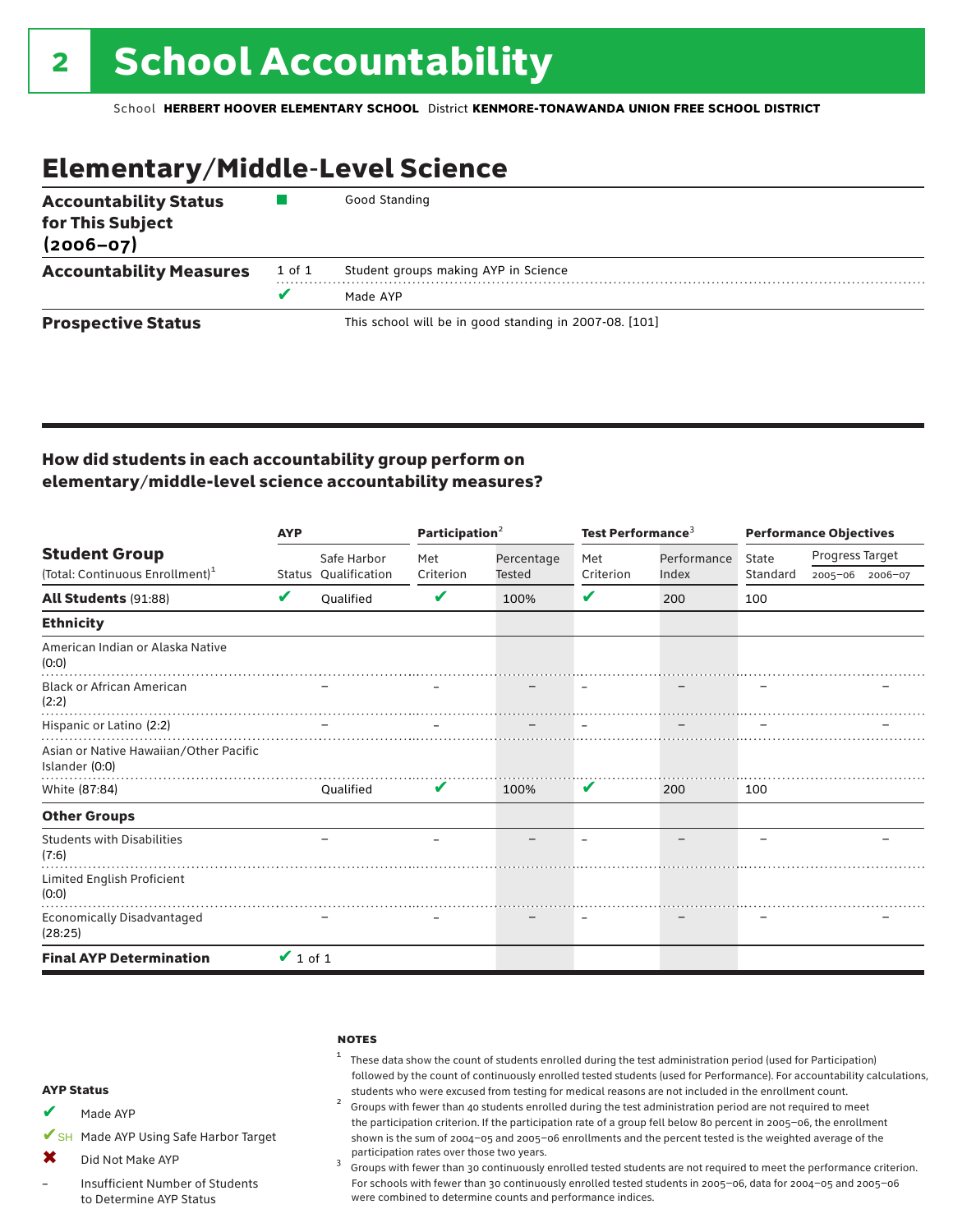### Summary of 2005–06 School Performance

Performance on the State assessments in English language arts, mathematics, and science at the elementary and middle levels is reported in terms of mean scores and the percentage of tested students scoring at or above Level 2, Level 3, and Level 4. Performance on the State assessments in ELA and mathematics at the secondary level is reported in terms of the percentage of students in a cohort scoring at these levels.

|                              |     | Percentage of students that<br>scored at or above Level 3 |      |  |  |  |  |  |
|------------------------------|-----|-----------------------------------------------------------|------|--|--|--|--|--|
| <b>English Language Arts</b> | 0%  | 50%                                                       | 100% |  |  |  |  |  |
| Grade 3                      | 72% |                                                           | 93   |  |  |  |  |  |
| Grade 4                      | 81% |                                                           | 90   |  |  |  |  |  |
| Grade 5                      | 85% |                                                           | 84   |  |  |  |  |  |
| <b>Mathematics</b>           |     |                                                           |      |  |  |  |  |  |
| Grade 3                      | 88% |                                                           | 97   |  |  |  |  |  |
| Grade 4                      | 89% |                                                           | 91   |  |  |  |  |  |
| Grade 5                      | 70% |                                                           | 87   |  |  |  |  |  |
| <b>Science</b>               |     |                                                           |      |  |  |  |  |  |
| Grade 4                      | 98% |                                                           | 90   |  |  |  |  |  |

### About the Performance Level Descriptors

#### Level 1: Not Meeting Learning Standards.

Student performance does not demonstrate an understanding of the content expected in the subject and grade level.

#### Level 2: Partially Meeting Learning Standards.

Student performance demonstrates a partial understanding of the content expected in the subject and grade level.

#### Level 3: Meeting Learning Standards.

Student performance demonstrates an understanding of the content expected in the subject and grade level.

#### Level 4: Meeting Learning Standards with Distinction.

Student performance demonstrates a thorough understanding of the content expected in the subject and grade level.

#### How are Need/Resource Capacity (N/RC) categories determined?

Districts are divided into high, average, and low need categories based on their ability to meet the special needs of their students with local resources. Districts in the high need category are subdivided into four categories based on enrollment size and, in some cases, number of students per square mile. More information about the categories can be found in the *Report to the Governor and the Legislature on the Educational Status of the State's Schools* at www.emsc.nysed.gov/irts.

In this section, this school's performance is compared with that of similar schools.

#### What are Similar Schools?

Within each N/RC category, the Department identifies Similar Schools: schools that serve similar students and have similar resources. Each school report card compares the school's performance with that of similar schools. The following factors are considered in grouping schools: a) the grade level served by the school and b) rates of student poverty and limited English proficiency. Student poverty levels are indicated by determining the percentage of children in each school who participate in the free-lunch program. By combining these factors, a measure of student need is created and used to place schools into relatively low (lowest quartile), relatively high (highest quartile), and typical (mid-range) groups.

#### This School's Similar Schools Group: **14**

All schools in this group are elementary level schools in school districts with average student needs in relation to district resource capacity. The schools in this group are in the middle range of student needs for elementary level schools in these districts.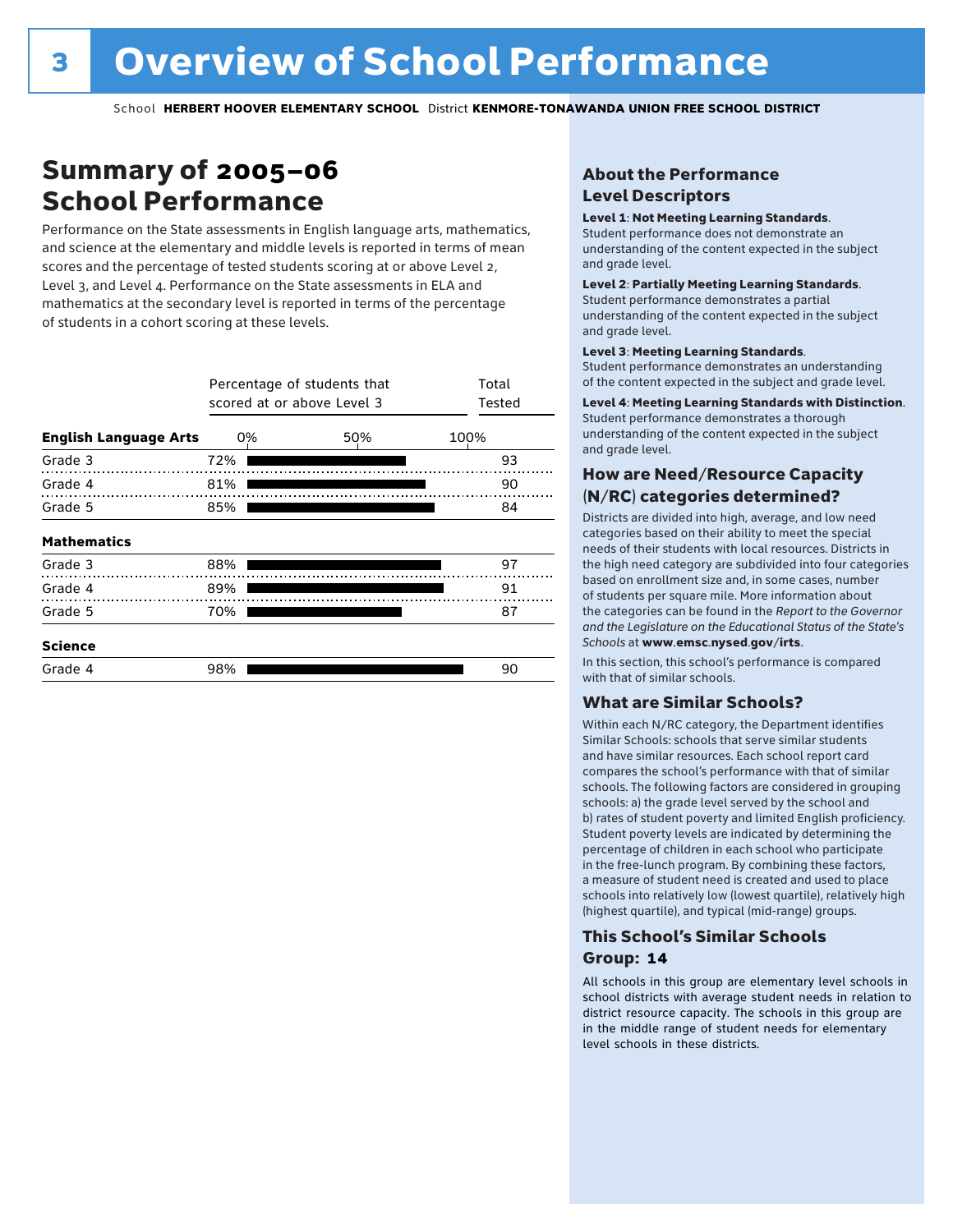### **This School's Results in Grade 3 English Language Arts**

|                                   |        | <b>This School</b>              |         |                                 |         | <b>Similar Schools</b> |                                     |                                 |    |
|-----------------------------------|--------|---------------------------------|---------|---------------------------------|---------|------------------------|-------------------------------------|---------------------------------|----|
|                                   |        | Percentage scoring at level(s): |         |                                 |         |                        | Percentage scoring at level(s):     |                                 |    |
|                                   |        | $2 - 4$                         | $3 - 4$ | $\overline{4}$                  |         | $2 - 4$                | $3 - 4$                             | 4                               |    |
| Mean Score: 675                   | Range: | 616-780                         | 650-780 |                                 | 730-780 |                        |                                     |                                 |    |
|                                   | 100%   | 96%                             |         |                                 |         | 94%                    |                                     |                                 |    |
|                                   |        |                                 | 72%     |                                 |         |                        | 75%                                 |                                 |    |
|                                   |        |                                 |         |                                 |         |                        |                                     |                                 |    |
|                                   |        |                                 |         |                                 |         |                        |                                     |                                 |    |
|                                   |        |                                 |         |                                 | 8%      |                        |                                     | 8%                              |    |
| Number of Students:               |        | 89                              | 67      |                                 | 7       |                        |                                     |                                 |    |
| <b>Results by</b>                 |        | 2005-06 School Year             |         |                                 |         |                        | 2004-05 School Year                 |                                 |    |
|                                   |        | Total                           |         | Percentage scoring at level(s): |         | Total                  |                                     | Percentage scoring at level(s): |    |
| <b>Student Group</b>              |        | Tested                          | $2 - 4$ | $3 - 4$                         | 4       | Tested                 | $2 - 4$                             | $3 - 4$                         | 4  |
| <b>All Students</b>               |        | 93                              | 96%     | 72%                             | 8%      |                        |                                     |                                 |    |
| Female                            |        | 34                              | 100%    | 85%                             | 6%      |                        |                                     |                                 |    |
| Male                              |        | 59                              | 93%     | 64%                             | 8%      |                        |                                     |                                 |    |
| American Indian or Alaska Native  |        | $\overline{c}$                  |         |                                 |         |                        |                                     |                                 |    |
| Black or African American         |        |                                 |         |                                 |         |                        |                                     |                                 |    |
| Hispanic or Latino                |        | 1                               |         |                                 |         |                        |                                     |                                 |    |
| Asian or Native Hawaiian/Other    |        |                                 |         |                                 |         |                        |                                     |                                 |    |
| Pacific Islander                  |        |                                 |         |                                 |         |                        |                                     |                                 | ŀ, |
| White                             |        | 90                              |         |                                 |         |                        | This test was not given in 2004-05. |                                 | Н, |
| Small Group Totals                |        | 93                              | 96%     | 72%                             | 8%      |                        |                                     |                                 |    |
| <b>General-Education Students</b> |        | 80                              | 96%     | 75%                             | 9%      |                        |                                     |                                 |    |
| <b>Students with Disabilities</b> |        | 13                              | 92%     | 54%                             | 0%      |                        |                                     |                                 |    |
| English Proficient                |        | 93                              | 96%     | 72%                             | 8%      |                        |                                     |                                 |    |
| Limited English Proficient        |        |                                 |         |                                 |         |                        |                                     |                                 |    |
| Economically Disadvantaged        |        | 34                              | 97%     | 62%                             | 6%      |                        |                                     |                                 |    |
| Not Disadvantaged                 |        | 59                              | 95%     | 78%                             | 8%      |                        |                                     |                                 |    |
| Migrant                           |        |                                 |         |                                 |         |                        |                                     |                                 |    |
| Not Migrant                       |        | 93                              | 96%     | 72%                             | 8%      |                        |                                     |                                 |    |
| <b>NOTES</b>                      |        |                                 |         |                                 |         |                        |                                     |                                 |    |

The – symbol indicates that data for a group of students has been suppressed. If a group has fewer than five students,

data for that group and the next smallest group(s) are suppressed to protect the privacy of individual students.

| <b>Other</b>                           | 2005-06 School Year |         |                             |   | 2004-05 School Year |                                     |         |     |
|----------------------------------------|---------------------|---------|-----------------------------|---|---------------------|-------------------------------------|---------|-----|
| <b>Assessments</b>                     | Total               |         | Number scoring at level(s): |   | Total               | Number scoring at level(s):         |         |     |
|                                        | Tested              | $2 - 4$ | $3 - 4$                     | 4 | Tested              | $2 - 4$                             | $3 - 4$ | 4   |
| New York State Alternate Assessment    |                     |         |                             |   |                     | This test was not given in 2004-05. |         |     |
| (NYSAA): Grade 3 Equivalent            |                     |         |                             |   |                     |                                     |         |     |
| New York State English as a Second     |                     |         |                             |   |                     |                                     |         |     |
| Language Achievement Test (NYSESLAT)t: |                     |         |                             |   | N/A                 | N/A                                 | N/A     | N/A |
| Grade 3                                |                     |         |                             |   |                     |                                     |         |     |

† Results in this report are shown for students who took the NYSESLAT in lieu of the New York State Testing Program assessment for accountability purposes.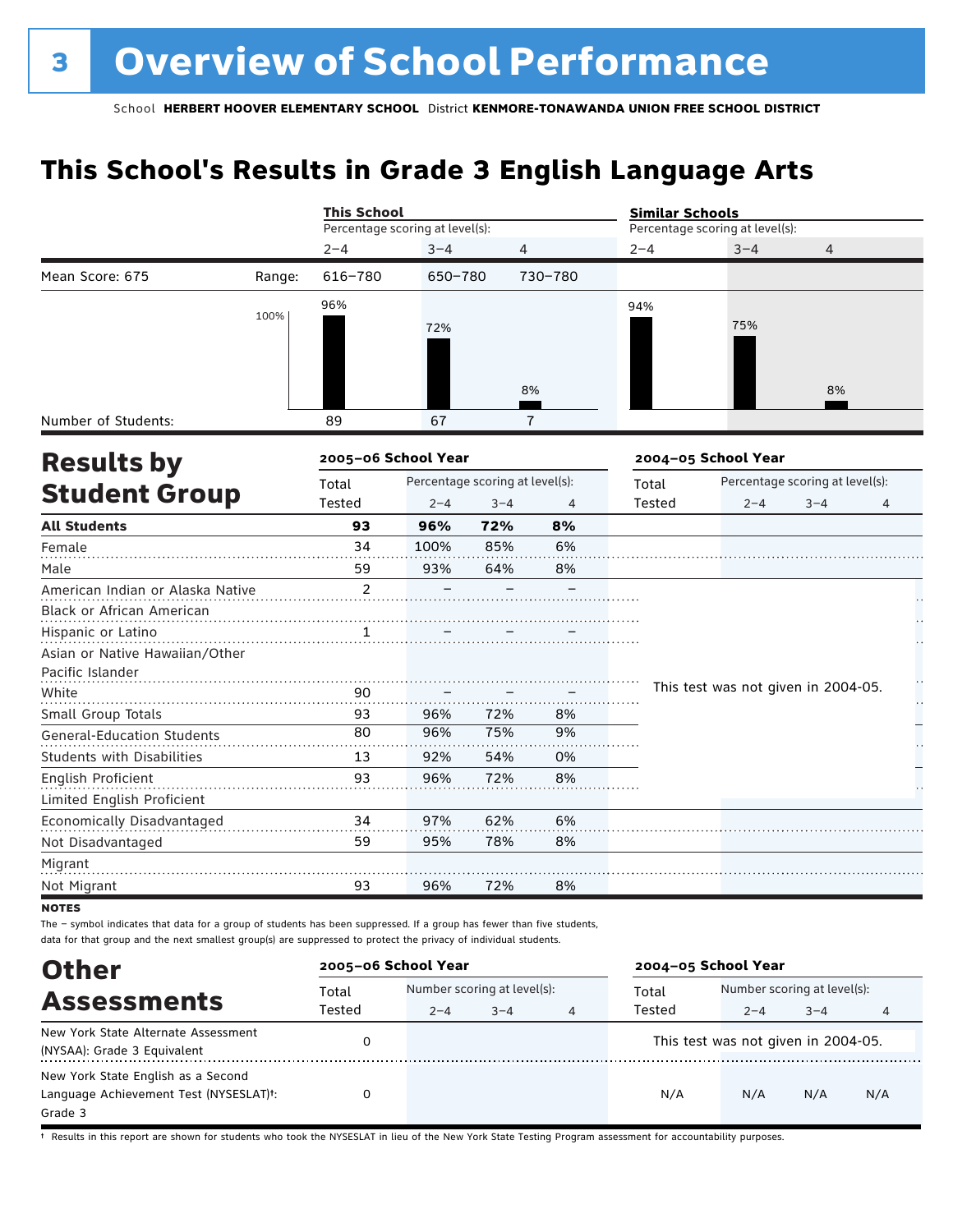### **This School's Results in Grade 3 Mathematics**

|                                                    |        | <b>This School</b>              |                                 |            |                | <b>Similar Schools</b> |                                     |                                 |   |  |  |
|----------------------------------------------------|--------|---------------------------------|---------------------------------|------------|----------------|------------------------|-------------------------------------|---------------------------------|---|--|--|
|                                                    |        | Percentage scoring at level(s): |                                 |            |                |                        | Percentage scoring at level(s):     |                                 |   |  |  |
|                                                    |        | $2 - 4$                         | $3 - 4$                         |            | 4              | $2 - 4$                | $3 - 4$                             | 4                               |   |  |  |
| Mean Score: 684                                    | Range: | 624-770                         | 650-770                         |            | 703-770        |                        |                                     |                                 |   |  |  |
|                                                    | 100%   | 97%                             | 88%                             |            | 32%            | 97%                    | 87%                                 |                                 |   |  |  |
|                                                    |        |                                 |                                 |            |                |                        |                                     | 25%                             |   |  |  |
| Number of Students:                                |        | 94                              | 85                              |            | 31             |                        |                                     |                                 |   |  |  |
| <b>Results by</b>                                  |        | 2005-06 School Year             |                                 |            |                |                        | 2004-05 School Year                 |                                 |   |  |  |
|                                                    |        | Total                           | Percentage scoring at level(s): |            |                | Total                  |                                     | Percentage scoring at level(s): |   |  |  |
| <b>Student Group</b>                               |        | Tested                          | $2 - 4$                         | $3 - 4$    | $\overline{4}$ | Tested                 | $2 - 4$                             | $3 - 4$                         | 4 |  |  |
| <b>All Students</b>                                |        | 97                              | 97%                             | 88%        | 32%            |                        |                                     |                                 |   |  |  |
| Female                                             |        | 37                              | 97%                             | 86%        | 41%            |                        |                                     |                                 |   |  |  |
| Male                                               |        | 60                              | 97%                             | 88%        | 27%            |                        |                                     |                                 |   |  |  |
| American Indian or Alaska Native                   |        | 2                               |                                 |            |                |                        |                                     |                                 |   |  |  |
| <b>Black or African American</b>                   |        | 2                               |                                 |            |                |                        |                                     |                                 |   |  |  |
| Hispanic or Latino                                 |        | $\mathbf{1}$                    |                                 |            |                |                        |                                     |                                 |   |  |  |
| Asian or Native Hawaiian/Other<br>Pacific Islander |        |                                 |                                 |            |                |                        |                                     |                                 |   |  |  |
| White                                              |        | 92                              | 98%                             | 88%        | 33%            |                        | This test was not given in 2004-05. |                                 |   |  |  |
| Small Group Totals                                 |        | 5                               | 80%                             | 80%        | 20%            |                        |                                     |                                 |   |  |  |
| <b>General-Education Students</b>                  |        | 84                              | 98%                             | 88%        | 35%            |                        |                                     |                                 |   |  |  |
| <b>Students with Disabilities</b>                  |        | 13                              | 92%                             | 85%        | 15%            |                        |                                     |                                 |   |  |  |
| English Proficient                                 |        | 97                              | 97%                             | 88%        | 32%            |                        |                                     |                                 |   |  |  |
| Limited English Proficient                         |        |                                 |                                 |            |                |                        |                                     |                                 |   |  |  |
| Economically Disadvantaged                         |        | 38<br>59                        | 97%<br>97%                      | 89%<br>86% | 21%<br>39%     |                        |                                     |                                 |   |  |  |
| Not Disadvantaged                                  |        |                                 |                                 |            |                |                        |                                     |                                 |   |  |  |
| Migrant                                            |        |                                 |                                 | 88%        |                |                        |                                     |                                 |   |  |  |
| Not Migrant                                        |        | 97                              | 97%                             |            | 32%            |                        |                                     |                                 |   |  |  |

**NOTES** 

The – symbol indicates that data for a group of students has been suppressed. If a group has fewer than five students, data for that group and the next smallest group(s) are suppressed to protect the privacy of individual students.

| <b>Other</b>                        | 2005-06 School Year |                             |         |   | 2004-05 School Year |                                     |         |   |  |
|-------------------------------------|---------------------|-----------------------------|---------|---|---------------------|-------------------------------------|---------|---|--|
|                                     | Total               | Number scoring at level(s): |         |   | Total               | Number scoring at level(s):         |         |   |  |
| <b>Assessments</b>                  | Tested              | $2 - 4$                     | $3 - 4$ |   | Tested              | $2 - 4$                             | $3 - 4$ | 4 |  |
| New York State Alternate Assessment |                     | 5                           | 5       | 5 |                     | This test was not given in 2004-05. |         |   |  |
| (NYSAA): Grade 3 Equivalent         |                     |                             |         |   |                     |                                     |         |   |  |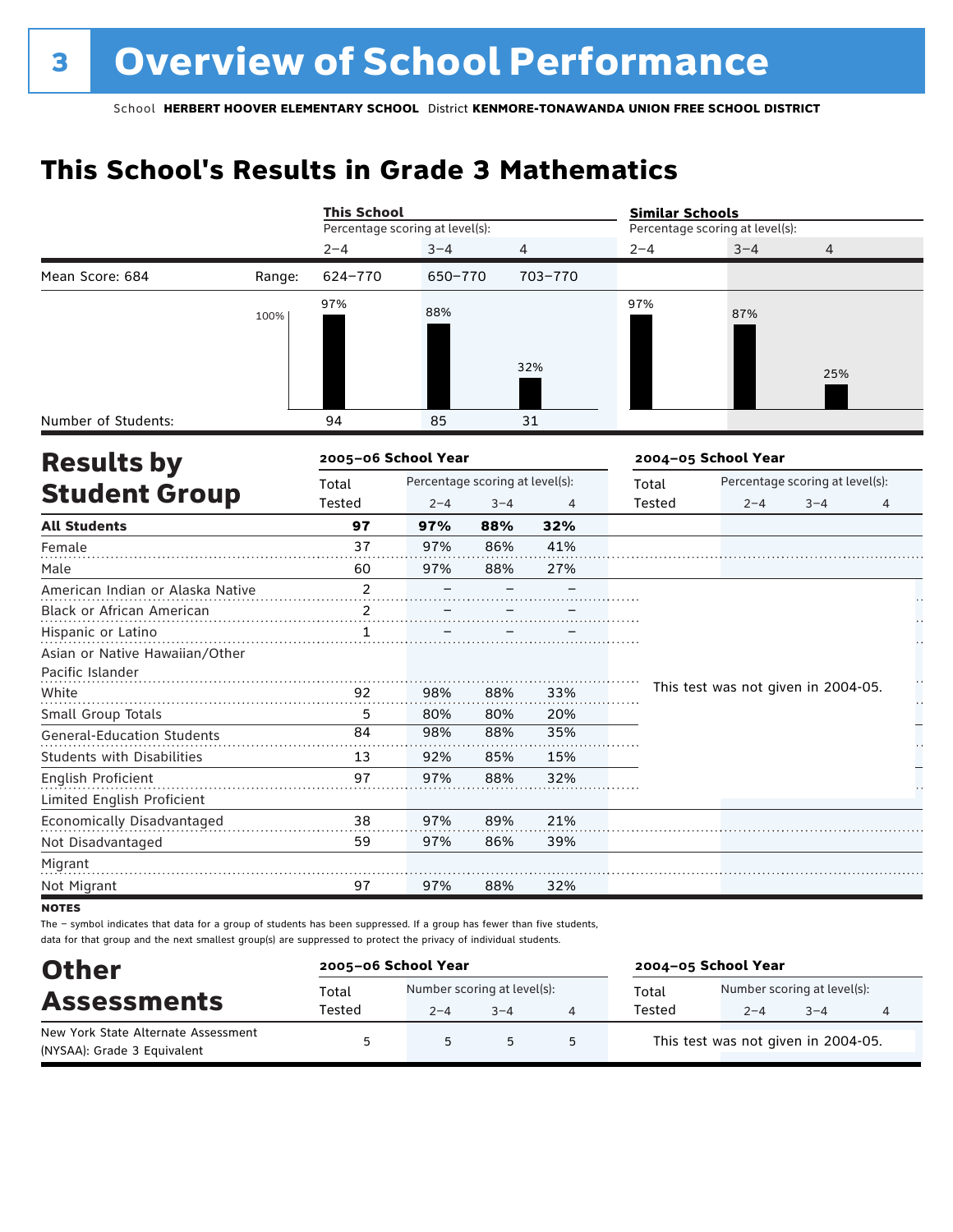### **This School's Results in Grade 4 English Language Arts**

|                                   |        | <b>This School</b>              |         |                                 |                | <b>Similar Schools</b> |                                                                  |                                 |   |  |  |
|-----------------------------------|--------|---------------------------------|---------|---------------------------------|----------------|------------------------|------------------------------------------------------------------|---------------------------------|---|--|--|
|                                   |        | Percentage scoring at level(s): |         |                                 |                |                        | Percentage scoring at level(s):                                  |                                 |   |  |  |
|                                   |        | $2 - 4$                         | $3 - 4$ | 4                               |                | $2 - 4$                | $3 - 4$                                                          | 4                               |   |  |  |
| Mean Score: 671                   | Range: | $612 - 775$                     | 650-775 |                                 | 716-775        |                        |                                                                  |                                 |   |  |  |
|                                   | 100%   | 99%                             | 81%     |                                 |                | 94%                    |                                                                  |                                 |   |  |  |
|                                   |        |                                 |         |                                 | 10%            |                        | 75%                                                              | 9%                              |   |  |  |
| Number of Students:               |        | 89                              | 73      |                                 | 9              |                        |                                                                  |                                 |   |  |  |
| <b>Results by</b>                 |        | 2005-06 School Year             |         |                                 |                |                        | 2004-05 School Year                                              |                                 |   |  |  |
|                                   |        | Total                           |         | Percentage scoring at level(s): |                |                        |                                                                  | Percentage scoring at level(s): |   |  |  |
| <b>Student Group</b>              |        | Tested                          | $2 - 4$ | $3 - 4$                         | $\overline{4}$ | Tested                 | $2 - 4$                                                          | $3 - 4$                         | 4 |  |  |
| <b>All Students</b>               |        | 90                              | 99%     | 81%                             | 10%            |                        |                                                                  |                                 |   |  |  |
| Female                            |        | 39                              | 97%     | 87%                             | 10%            |                        |                                                                  |                                 |   |  |  |
| Male                              |        | 51                              | 100%    | 76%                             | 10%            |                        |                                                                  |                                 |   |  |  |
| American Indian or Alaska Native  |        |                                 |         |                                 |                |                        |                                                                  |                                 |   |  |  |
| Black or African American         |        | $\frac{2}{\cdots}$              |         |                                 |                |                        |                                                                  |                                 |   |  |  |
| Hispanic or Latino                |        | $\overline{2}$                  |         |                                 |                |                        | New assessments for elementary-                                  |                                 |   |  |  |
| Asian or Native Hawaiian/Other    |        |                                 |         |                                 |                |                        | and middle-level English language                                |                                 |   |  |  |
| Pacific Islander                  |        |                                 |         |                                 |                |                        | arts and mathematics were                                        |                                 |   |  |  |
| White                             |        | 86                              |         |                                 |                |                        | administered in 2006. Results from                               |                                 |   |  |  |
| Small Group Totals                |        | 90                              | 99%     | 81%                             | 10%            |                        | these assessments cannot be directly                             |                                 |   |  |  |
| <b>General-Education Students</b> |        | 84                              | 99%     | 83%                             | 11%            |                        | compared to results from previously<br>administered assessments. |                                 |   |  |  |
| <b>Students with Disabilities</b> |        | 6                               | 100%    | 50%                             | 0%             |                        |                                                                  |                                 |   |  |  |
| English Proficient                |        | 90                              | 99%     | 81%                             | 10%            |                        |                                                                  |                                 |   |  |  |
| Limited English Proficient        |        |                                 |         |                                 |                |                        |                                                                  |                                 |   |  |  |
| Economically Disadvantaged        |        | 26                              | 100%    | 69%                             | 8%             |                        |                                                                  |                                 |   |  |  |
| Not Disadvantaged                 |        | 64                              | 98%     | 86%                             | 11%            |                        |                                                                  |                                 |   |  |  |
| Migrant                           |        |                                 |         |                                 |                |                        |                                                                  |                                 |   |  |  |
| Not Migrant                       |        | 90                              | 99%     | 81%                             | 10%            |                        |                                                                  |                                 |   |  |  |
| <b>NOTES</b>                      |        |                                 |         |                                 |                |                        |                                                                  |                                 |   |  |  |

The – symbol indicates that data for a group of students has been suppressed. If a group has fewer than five students, data for that group and the next smallest group(s) are suppressed to protect the privacy of individual students.

| <b>Other</b>                                                                            | 2005-06 School Year |         |                                        |   | 2004-05 School Year |         |                                             |  |  |
|-----------------------------------------------------------------------------------------|---------------------|---------|----------------------------------------|---|---------------------|---------|---------------------------------------------|--|--|
| <b>Assessments</b>                                                                      | Total<br>Tested     | $2 - 4$ | Number scoring at level(s):<br>$3 - 4$ | 4 | Total<br>Tested     | $2 - 4$ | Number scoring at level(s):<br>$3 - 4$<br>4 |  |  |
| New York State Alternate Assessment<br>(NYSAA): Grade 4 Equivalent                      |                     |         |                                        |   |                     |         |                                             |  |  |
| New York State English as a Second<br>Language Achievement Test (NYSESLAT)t:<br>Grade 4 |                     |         |                                        |   | 0                   |         |                                             |  |  |

† Results in this report are shown for students who took the NYSESLAT in lieu of the New York State Testing Program assessment for accountability purposes.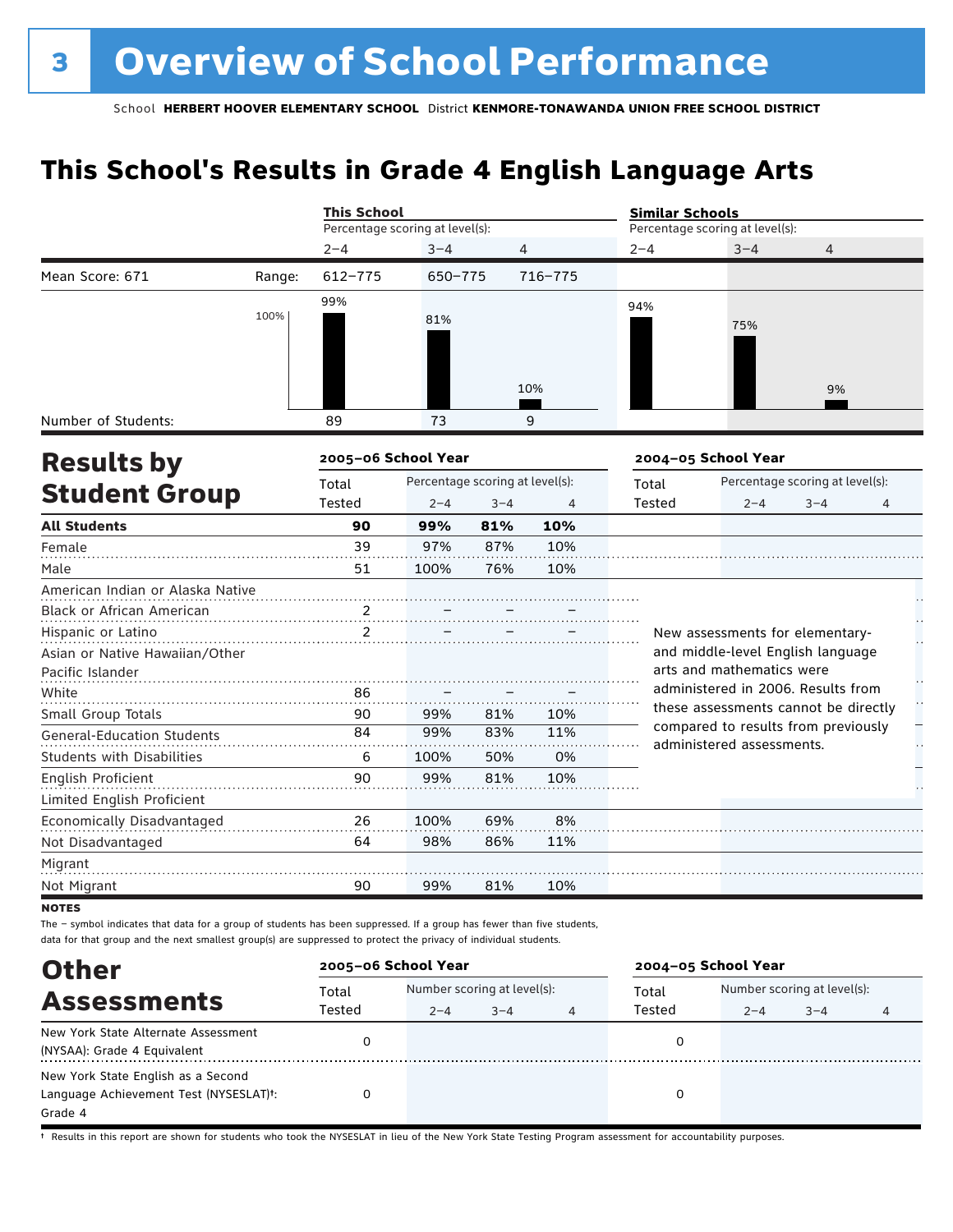### **This School's Results in Grade 4 Mathematics**

|                                   |        | <b>This School</b>              |                                 |         |         | <b>Similar Schools</b> |                                                                 |                                 |    |
|-----------------------------------|--------|---------------------------------|---------------------------------|---------|---------|------------------------|-----------------------------------------------------------------|---------------------------------|----|
|                                   |        | Percentage scoring at level(s): |                                 |         |         |                        | Percentage scoring at level(s):                                 |                                 |    |
|                                   |        | $2 - 4$                         | $3 - 4$                         |         | 4       | $2 - 4$                | $3 - 4$                                                         | 4                               |    |
| Mean Score: 682                   | Range: | $622 - 800$                     | 650-800                         |         | 702-800 |                        |                                                                 |                                 |    |
|                                   | 100%   | 97%                             | 89%                             |         | 24%     | 96%                    | 85%                                                             | 27%                             |    |
| Number of Students:               |        | 88                              | 81                              |         | 22      |                        |                                                                 |                                 |    |
| <b>Results by</b>                 |        | 2005-06 School Year             |                                 |         |         |                        | 2004-05 School Year                                             |                                 |    |
|                                   |        | Total                           | Percentage scoring at level(s): |         |         | Total                  |                                                                 | Percentage scoring at level(s): |    |
| <b>Student Group</b>              |        | Tested                          | $2 - 4$                         | $3 - 4$ | 4       | <b>Tested</b>          | $2 - 4$                                                         | $3 - 4$                         | 4  |
| <b>All Students</b>               |        | 91                              | 97%                             | 89%     | 24%     |                        |                                                                 |                                 |    |
| Female                            |        | 39                              | 95%                             | 87%     | 23%     |                        |                                                                 |                                 |    |
| Male                              |        | 52                              | 98%                             | 90%     | 25%     |                        |                                                                 |                                 |    |
| American Indian or Alaska Native  |        |                                 |                                 |         |         |                        |                                                                 |                                 |    |
| Black or African American         |        | 2                               |                                 |         |         |                        |                                                                 |                                 |    |
| Hispanic or Latino                |        | 2                               |                                 |         |         |                        | New assessments for elementary-                                 |                                 |    |
| Asian or Native Hawaiian/Other    |        |                                 |                                 |         |         |                        | and middle-level English language                               |                                 |    |
| Pacific Islander                  |        |                                 |                                 |         |         |                        | arts and mathematics were<br>administered in 2006. Results from |                                 |    |
| White                             |        | 87                              |                                 |         |         |                        | these assessments cannot be directly                            |                                 | H  |
| Small Group Totals                |        | 91                              | 97%                             | 89%     | 24%     |                        | compared to results from previously                             |                                 |    |
| <b>General-Education Students</b> |        | 85                              | 98%                             | 89%     | 26%     |                        | administered assessments.                                       |                                 | μ, |
| <b>Students with Disabilities</b> |        | 6                               | 83%                             | 83%     | 0%      |                        |                                                                 |                                 |    |
| English Proficient                |        | 91                              | 97%                             | 89%     | 24%     |                        |                                                                 |                                 |    |
| Limited English Proficient        |        |                                 |                                 |         |         |                        |                                                                 |                                 |    |
| Economically Disadvantaged        |        | 27                              | 93%                             | 85%     | 26%     |                        |                                                                 |                                 |    |
| Not Disadvantaged                 |        | 64                              | 98%                             | 91%     | 23%     |                        |                                                                 |                                 |    |
| Migrant                           |        |                                 |                                 |         |         |                        |                                                                 |                                 |    |
| Not Migrant                       |        | 91                              | 97%                             | 89%     | 24%     |                        |                                                                 |                                 |    |

**NOTES** 

The – symbol indicates that data for a group of students has been suppressed. If a group has fewer than five students, data for that group and the next smallest group(s) are suppressed to protect the privacy of individual students.

| <b>Other</b>                                                       | 2005-06 School Year |                                        |         | 2004-05 School Year |                                        |         |  |  |
|--------------------------------------------------------------------|---------------------|----------------------------------------|---------|---------------------|----------------------------------------|---------|--|--|
| <b>Assessments</b>                                                 | Total<br>Tested     | Number scoring at level(s):<br>$2 - 4$ | $3 - 4$ | Total<br>Tested     | Number scoring at level(s):<br>$2 - 4$ | $3 - 4$ |  |  |
| New York State Alternate Assessment<br>(NYSAA): Grade 4 Equivalent |                     | $\overline{\phantom{0}}$               |         |                     |                                        |         |  |  |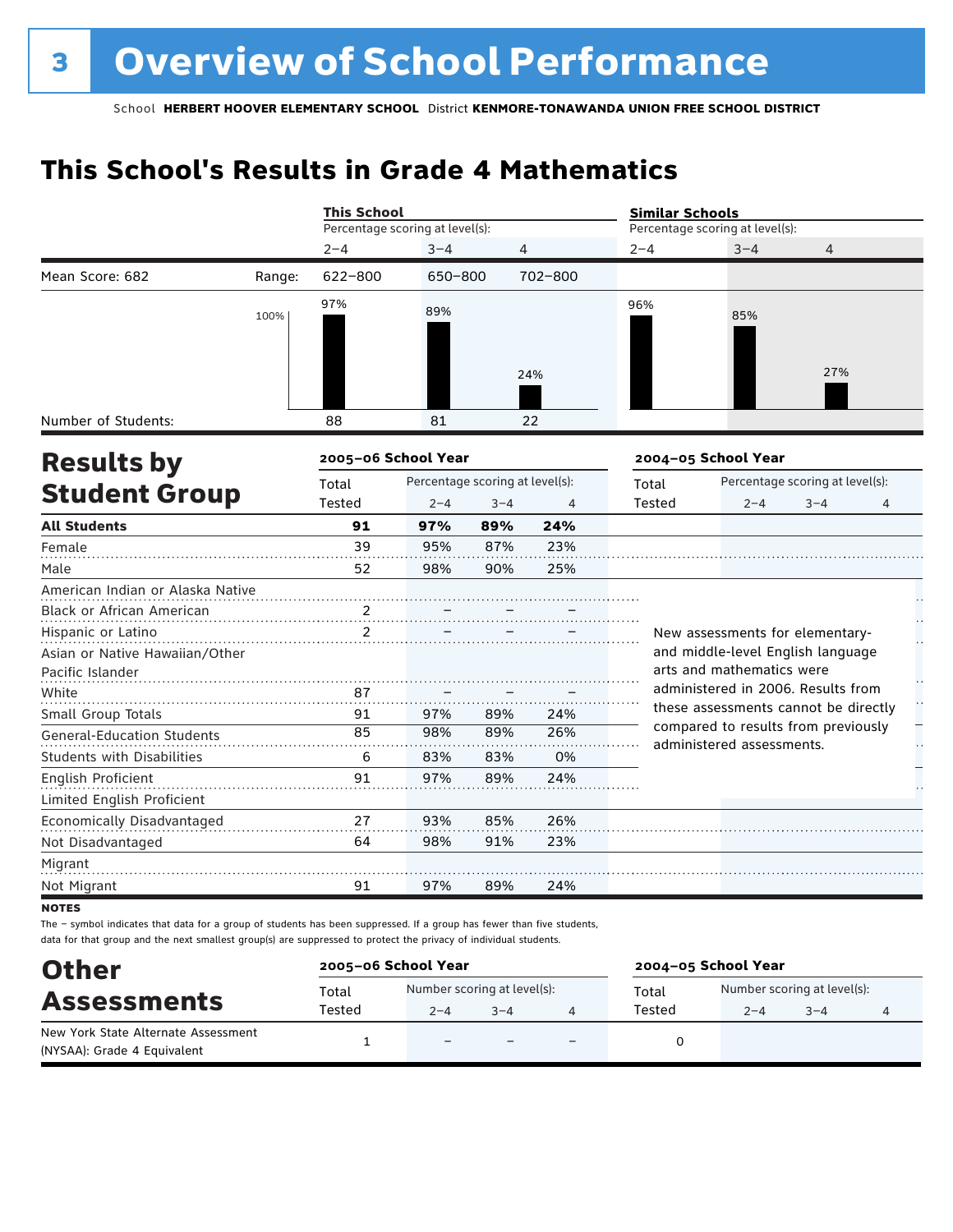## **This School's Results in Grade 4 Science**

|                                                    |                     | <b>This School</b>              |            |                                 |                | <b>Similar Schools</b>          |         |                                 |         |  |
|----------------------------------------------------|---------------------|---------------------------------|------------|---------------------------------|----------------|---------------------------------|---------|---------------------------------|---------|--|
|                                                    |                     | Percentage scoring at level(s): |            |                                 |                | Percentage scoring at level(s): |         |                                 |         |  |
|                                                    |                     | $2 - 4$                         | $3 - 4$    |                                 | 4              | $2 - 4$                         | $3 - 4$ | 4                               |         |  |
| Mean Score: 85                                     | Range:              | $45 - 100$                      | $65 - 100$ |                                 | $85 - 100$     |                                 |         |                                 |         |  |
|                                                    | 100%                | 100% 95%                        | 98% 93%    |                                 | 58% 51%        | 99% 99%                         | 95% 92% |                                 | 61% 55% |  |
| $2005 - 06$<br>$2004 - 05$                         |                     |                                 |            |                                 |                |                                 |         |                                 |         |  |
| Number of Students:                                |                     | 90<br>79                        | 88         | 77                              | 52<br>42       |                                 |         |                                 |         |  |
| <b>Results by</b>                                  | 2005-06 School Year |                                 |            |                                 |                | 2004-05 School Year             |         |                                 |         |  |
|                                                    |                     | Total                           |            | Percentage scoring at level(s): |                | Total                           |         | Percentage scoring at level(s): |         |  |
| <b>Student Group</b>                               |                     | Tested                          | $2 - 4$    | $3 - 4$                         | $\overline{4}$ | Tested                          | $2 - 4$ | $3 - 4$                         | 4       |  |
| <b>All Students</b>                                |                     | 90                              | 100%       | 98%                             | 58%            | 83                              | 95%     | 93%                             | 51%     |  |
| Female                                             |                     | 39                              | 100%       | 100%                            | 51%            | 38                              | 97%     | 95%                             | 55%     |  |
| Male                                               |                     | 51                              | 100%       | 96%                             | 63%            | 45                              | 93%     | 91%                             | 47%     |  |
| American Indian or Alaska Native                   |                     |                                 |            |                                 |                | $\mathbf{1}$                    |         |                                 |         |  |
| Black or African American                          |                     | $\ldots$ $\frac{2}{2}$          |            |                                 |                | 3                               |         |                                 |         |  |
| Hispanic or Latino                                 |                     | 2                               |            |                                 |                |                                 |         |                                 |         |  |
| Asian or Native Hawaiian/Other<br>Pacific Islander |                     |                                 |            |                                 |                |                                 |         |                                 |         |  |
| White                                              |                     | 86                              |            |                                 |                | 79                              |         |                                 |         |  |
| Small Group Totals                                 |                     | 90                              | 100%       | 98%                             | 58%            | 83                              | 95%     | 93%                             | 51%     |  |
| <b>General-Education Students</b>                  |                     | 84                              | 100%       | 98%                             | 60%            | 76                              | 97%     | 95%                             | 54%     |  |
| <b>Students with Disabilities</b>                  |                     | 6                               | 100%       | 100%                            | 33%            | 7                               | 71%     | 71%                             | 14%     |  |
| English Proficient                                 |                     | 90                              | 100%       | 98%                             | 58%            | 83                              | 95%     | 93%                             | 51%     |  |
| Limited English Proficient                         |                     |                                 |            |                                 |                |                                 |         |                                 |         |  |
| Economically Disadvantaged                         |                     | 27                              | 100%       | 93%                             | 41%            | 23                              | 87%     | 83%                             | 35%     |  |
| Not Disadvantaged                                  |                     | 63                              | 100%       | 100%                            | 65%            | 60                              | 98%     | 97%                             | 57%     |  |
| Migrant                                            |                     |                                 |            |                                 |                |                                 |         |                                 |         |  |
| Not Migrant                                        |                     | 90                              | 100%       | 98%                             | 58%            | 83                              | 95%     | 93%                             | 51%     |  |

**NOTES** 

The – symbol indicates that data for a group of students has been suppressed. If a group has fewer than five students, data for that group and the next smallest group(s) are suppressed to protect the privacy of individual students.

| <b>Other</b>                                                       |                 | 2005-06 School Year<br>2004-05 School Year |         |                          |                                                                  |  |  |  |
|--------------------------------------------------------------------|-----------------|--------------------------------------------|---------|--------------------------|------------------------------------------------------------------|--|--|--|
| <b>Assessments</b>                                                 | Total<br>Tested | Number scoring at level(s):<br>$2 - 4$     | $3 - 4$ |                          | Number scoring at level(s):<br>Total<br>Tested<br>$3 - 4$<br>2–4 |  |  |  |
| New York State Alternate Assessment<br>(NYSAA): Grade 4 Equivalent |                 | $\overline{\phantom{0}}$                   |         | $\overline{\phantom{0}}$ |                                                                  |  |  |  |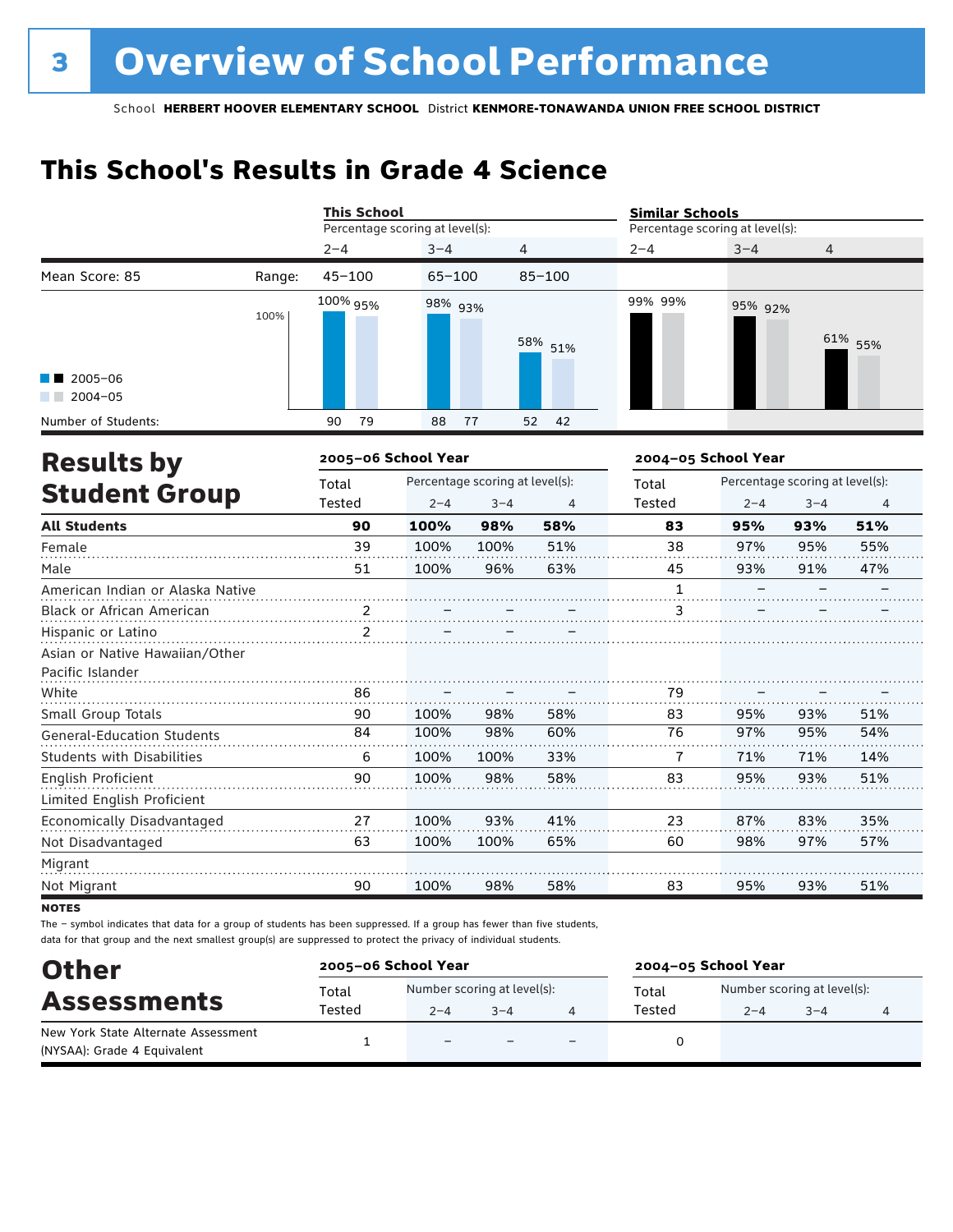### **This School's Results in Grade 5 English Language Arts**

|                                                                          |        | <b>This School</b>              |         |         |         | <b>Similar Schools</b>          |                     |                                                       |         |  |
|--------------------------------------------------------------------------|--------|---------------------------------|---------|---------|---------|---------------------------------|---------------------|-------------------------------------------------------|---------|--|
|                                                                          |        | Percentage scoring at level(s): |         |         |         | Percentage scoring at level(s): |                     |                                                       |         |  |
|                                                                          |        | $2 - 4$                         | $3 - 4$ | 4       |         | $2 - 4$                         | $3 - 4$             | 4                                                     |         |  |
| Mean Score: 674                                                          | Range: | 608-795                         | 650-795 |         | 711-795 |                                 |                     | 13%<br>$3 - 4$<br>This test was not given in 2004-05. |         |  |
|                                                                          | 100%   | 96%                             | 85%     |         | 14%     | 96%                             | 75%                 |                                                       |         |  |
| Number of Students:                                                      |        | 81                              | 71      |         | 12      |                                 |                     |                                                       |         |  |
| <b>Results by</b>                                                        |        | 2005-06 School Year             |         |         |         |                                 | 2004-05 School Year |                                                       |         |  |
|                                                                          | Total  | Percentage scoring at level(s): |         |         | Total   | Percentage scoring at level(s): |                     |                                                       |         |  |
| <b>Student Group</b>                                                     |        | Tested                          | $2 - 4$ | $3 - 4$ | 4       | Tested                          | $2 - 4$             |                                                       | 4       |  |
| <b>All Students</b>                                                      |        | 84                              | 96%     | 85%     | 14%     |                                 |                     |                                                       |         |  |
| Female                                                                   |        | 39                              | 95%     | 82%     | 15%     |                                 |                     |                                                       |         |  |
| Male                                                                     |        | 45                              | 98%     | 87%     | 13%     |                                 |                     |                                                       |         |  |
| American Indian or Alaska Native                                         |        | 1                               |         |         |         |                                 |                     |                                                       |         |  |
| Black or African American                                                |        | 5                               |         |         |         |                                 |                     |                                                       |         |  |
| Hispanic or Latino<br>Asian or Native Hawaiian/Other<br>Pacific Islander |        |                                 |         |         |         |                                 |                     |                                                       |         |  |
| White                                                                    |        | 78                              | 97%     | 86%     | 14%     |                                 |                     |                                                       | H<br>μ, |  |
| Small Group Totals                                                       |        | 6                               | 83%     | 67%     | 17%     |                                 |                     |                                                       |         |  |
| <b>General-Education Students</b>                                        |        | 73                              | 100%    | 89%     | 16%     |                                 |                     |                                                       |         |  |
| <b>Students with Disabilities</b>                                        |        | 11                              | 73%     | 55%     | 0%      |                                 |                     |                                                       |         |  |
| <b>English Proficient</b>                                                |        | 84                              | 96%     | 85%     | 14%     |                                 |                     |                                                       |         |  |
| Limited English Proficient                                               |        |                                 |         |         |         |                                 |                     |                                                       |         |  |
| Economically Disadvantaged                                               |        | 24                              | 96%     | 83%     | 13%     |                                 |                     |                                                       |         |  |
| Not Disadvantaged                                                        |        | 60                              | 97%     | 85%     | 15%     |                                 |                     |                                                       |         |  |
| Migrant                                                                  |        |                                 |         |         |         |                                 |                     |                                                       |         |  |
| Not Migrant                                                              |        | 84                              | 96%     | 85%     | 14%     |                                 |                     |                                                       |         |  |
| <b>NOTEC</b>                                                             |        |                                 |         |         |         |                                 |                     |                                                       |         |  |

 $NO$ 

The – symbol indicates that data for a group of students has been suppressed. If a group has fewer than five students, data for that group and the next smallest group(s) are suppressed to protect the privacy of individual students.

| <b>Other</b>                                                                                         | 2005-06 School Year |         |                                        |   | 2004-05 School Year |                                     |                                             |     |  |
|------------------------------------------------------------------------------------------------------|---------------------|---------|----------------------------------------|---|---------------------|-------------------------------------|---------------------------------------------|-----|--|
| <b>Assessments</b>                                                                                   | Total<br>Tested     | $2 - 4$ | Number scoring at level(s):<br>$3 - 4$ | 4 | Total<br>Tested     | $2 - 4$                             | Number scoring at level(s):<br>$3 - 4$<br>4 |     |  |
| New York State Alternate Assessment<br>(NYSAA): Grade 5 Equivalent                                   |                     |         |                                        |   |                     | This test was not given in 2004-05. |                                             |     |  |
| New York State English as a Second<br>Language Achievement Test (NYSESLAT) <sup>+</sup> :<br>Grade 5 |                     |         |                                        |   | N/A                 | N/A                                 | N/A                                         | N/A |  |

† Results in this report are shown for students who took the NYSESLAT in lieu of the New York State Testing Program assessment for accountability purposes.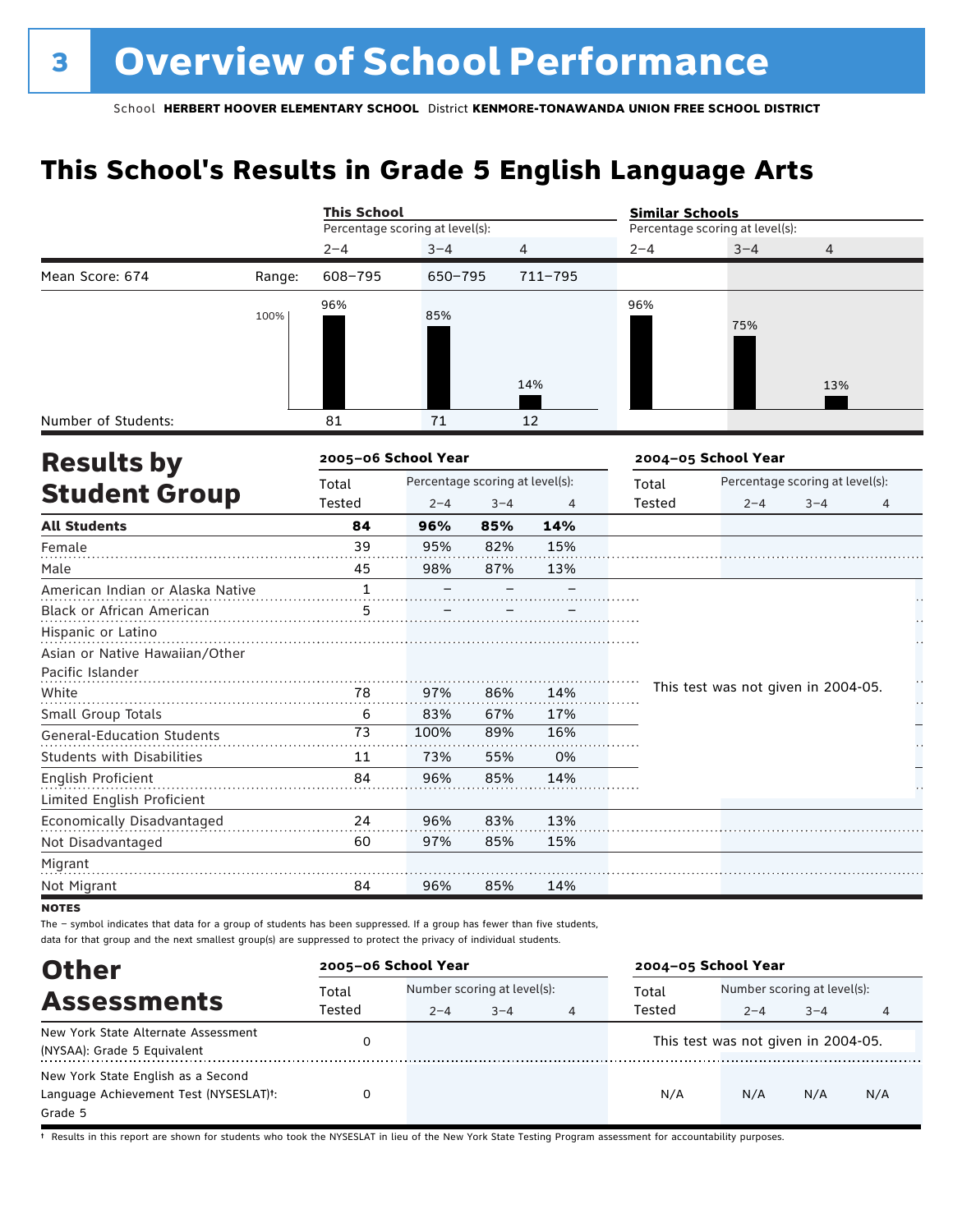### **This School's Results in Grade 5 Mathematics**

|                                   |        | <b>This School</b>              |                                                        |         |                |         | <b>Similar Schools</b>              |                                 |   |  |  |
|-----------------------------------|--------|---------------------------------|--------------------------------------------------------|---------|----------------|---------|-------------------------------------|---------------------------------|---|--|--|
|                                   |        | Percentage scoring at level(s): |                                                        |         |                |         | Percentage scoring at level(s):     |                                 |   |  |  |
|                                   |        | $2 - 4$                         | $3 - 4$                                                | 4       |                | $2 - 4$ | $3 - 4$                             | 4                               |   |  |  |
| Mean Score: 667                   | Range: | 619-780                         | 650-780                                                |         | 699-780        |         |                                     |                                 |   |  |  |
|                                   | 100%   | 97%                             | 70%                                                    |         | 21%            | 94%     | 76%                                 | 20%                             |   |  |  |
| Number of Students:               |        | 84                              | 61                                                     |         | 18             |         |                                     |                                 |   |  |  |
| <b>Results by</b>                 |        |                                 | 2005-06 School Year<br>Percentage scoring at level(s): |         |                |         | 2004-05 School Year                 |                                 |   |  |  |
|                                   |        | Total                           |                                                        |         |                | Total   |                                     | Percentage scoring at level(s): |   |  |  |
| <b>Student Group</b>              |        | Tested                          | $2 - 4$                                                | $3 - 4$ | $\overline{4}$ | Tested  | $2 - 4$                             | $3 - 4$                         | 4 |  |  |
| <b>All Students</b>               |        | 87                              | 97%                                                    | 70%     | 21%            |         |                                     |                                 |   |  |  |
| Female                            |        | 39                              | 97%                                                    | 59%     | 21%            |         |                                     |                                 |   |  |  |
| Male                              |        | 48                              | 96%                                                    | 79%     | 21%            |         |                                     |                                 |   |  |  |
| American Indian or Alaska Native  |        | $\mathbf{1}$                    |                                                        |         |                |         |                                     |                                 |   |  |  |
| Black or African American         |        | 5                               |                                                        |         |                |         |                                     |                                 |   |  |  |
| Hispanic or Latino                |        |                                 |                                                        |         |                |         |                                     |                                 |   |  |  |
| Asian or Native Hawaiian/Other    |        |                                 |                                                        |         |                |         |                                     |                                 |   |  |  |
| Pacific Islander                  |        |                                 |                                                        |         |                |         | This test was not given in 2004-05. |                                 | H |  |  |
| White                             |        | 81                              | 98%                                                    | 72%     | 22%            |         |                                     |                                 | Н |  |  |
| Small Group Totals                |        | 6                               | 83%                                                    | 50%     | 0%             |         |                                     |                                 |   |  |  |
| <b>General-Education Students</b> |        | 76                              | 99%                                                    | 72%     | 24%            |         |                                     |                                 |   |  |  |
| <b>Students with Disabilities</b> |        | 11                              | 82%                                                    | 55%     | 0%             |         |                                     |                                 |   |  |  |
| English Proficient                |        | 87                              | 97%                                                    | 70%     | 21%            |         |                                     |                                 |   |  |  |
| Limited English Proficient        |        |                                 |                                                        |         |                |         |                                     |                                 |   |  |  |
| Economically Disadvantaged        |        | 26                              | 96%                                                    | 65%     | 12%            |         |                                     |                                 |   |  |  |
| Not Disadvantaged                 |        | 61                              | 97%                                                    | 72%     | 25%            |         |                                     |                                 |   |  |  |
| Migrant                           |        |                                 |                                                        |         |                |         |                                     |                                 |   |  |  |
| Not Migrant                       |        | 87                              | 97%                                                    | 70%     | 21%            |         |                                     |                                 |   |  |  |
| $- - - -$                         |        |                                 |                                                        |         |                |         |                                     |                                 |   |  |  |

**NOTES** 

The – symbol indicates that data for a group of students has been suppressed. If a group has fewer than five students, data for that group and the next smallest group(s) are suppressed to protect the privacy of individual students.

| <b>Other</b>                                                       | 2005-06 School Year |                                        |         | 2004-05 School Year                                                  |  |  |  |
|--------------------------------------------------------------------|---------------------|----------------------------------------|---------|----------------------------------------------------------------------|--|--|--|
| <b>Assessments</b>                                                 | Total<br>Tested     | Number scoring at level(s):<br>$2 - 4$ | $3 - 4$ | Number scoring at level(s):<br>Total<br>Tested<br>$3 - 4$<br>$2 - 4$ |  |  |  |
| New York State Alternate Assessment<br>(NYSAA): Grade 5 Equivalent |                     |                                        |         | This test was not given in 2004-05.                                  |  |  |  |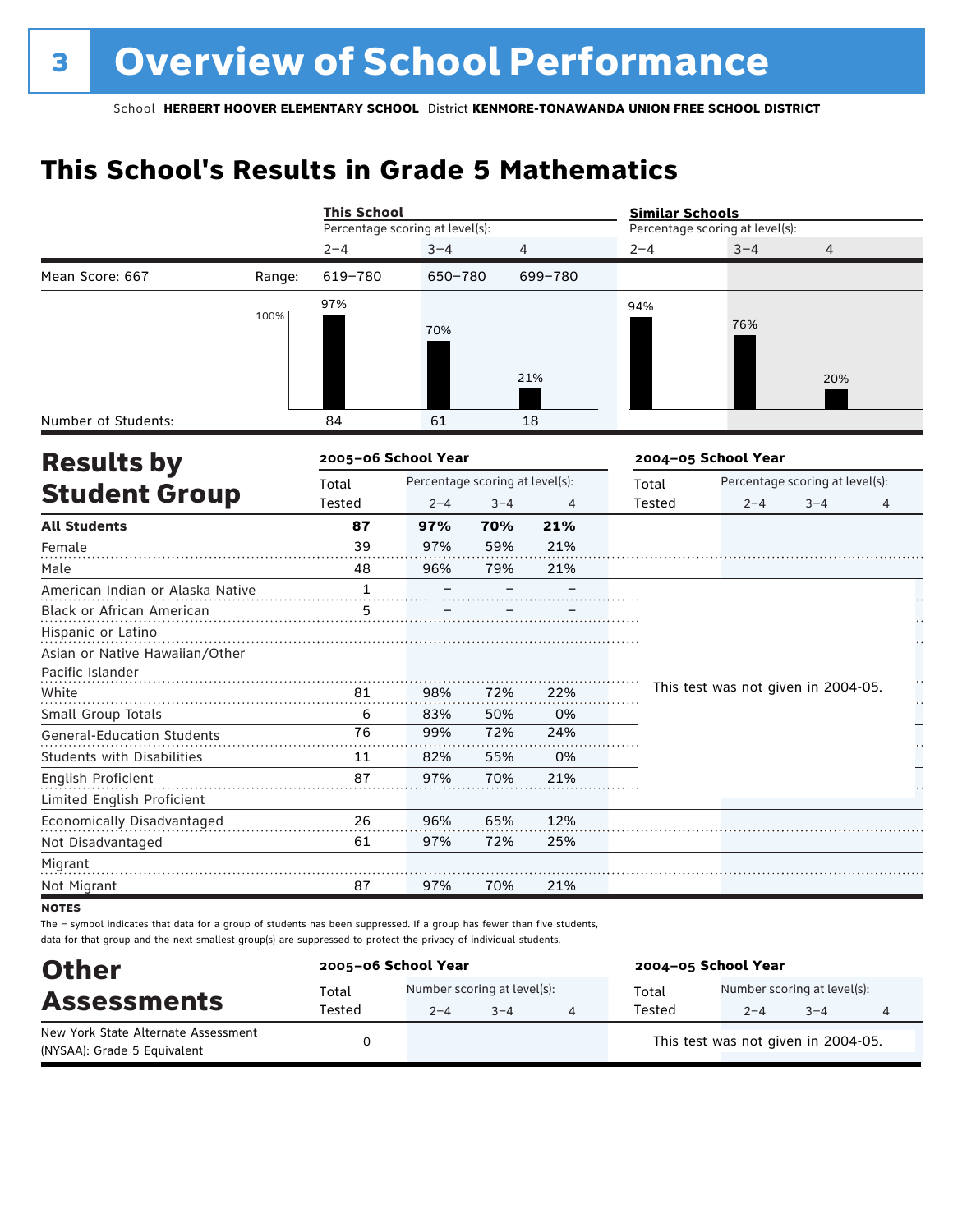## **Previous Years' Results for English Language Arts**

Standards for elementary- and middle-level English language arts and mathematics assessments administered in 1999 through 2005 are different from those for the 2006 assessments. As such, valid comparisons between 2006 data and data from previous years cannot be made.



|           |          |         | Number of students scoring at each performance level: |         |                     |            |  |
|-----------|----------|---------|-------------------------------------------------------|---------|---------------------|------------|--|
| Test Date | l evel 1 | Level 2 | Level 3                                               | Level 4 | <b>Total Tested</b> | Mean Score |  |
| Feb 2005  |          |         |                                                       |         | 83                  | 669        |  |
| Feb 2004  |          |         |                                                       |         | 102                 | 667        |  |
| Feb 2003  |          |         |                                                       |         |                     |            |  |